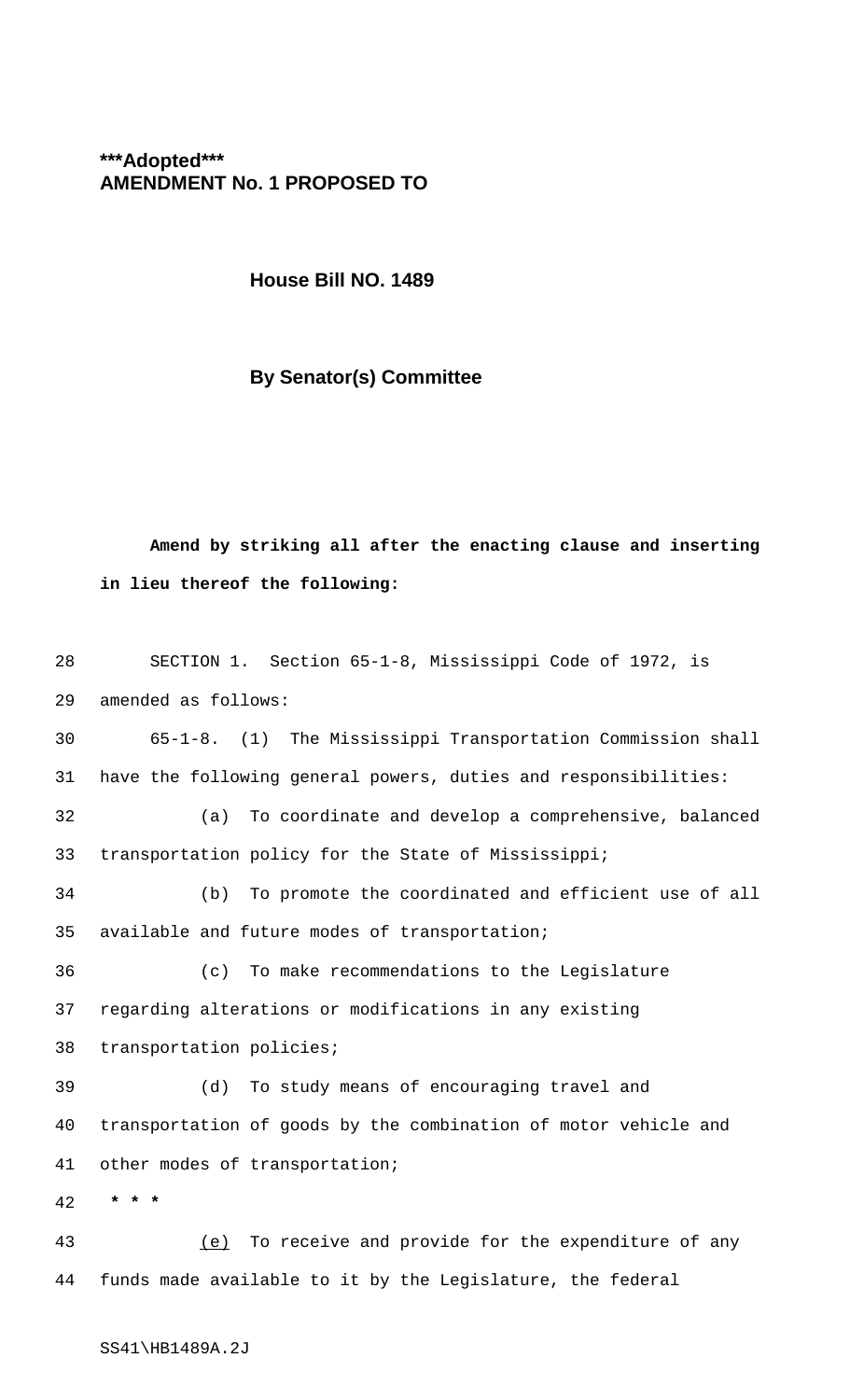government, or any other source.

 (2) In addition to the general powers, duties and responsibilities listed in subsection (1) of this section, the Mississippi Transportation Commission shall have the following specific powers:

 (a) To make rules and regulations whereby the transportation department shall change or relocate any and all highways herein or hereafter fixed as constituting a part of the state highway system, as may be deemed necessary or economical in the construction or maintenance thereof; to acquire by gift, purchase, condemnation, or otherwise, land or other property whatsoever that may be necessary for a state highway system as herein provided, with full consideration to be given to the stimulation of local public and private investment when acquiring such property in the vicinity of Mississippi towns, cities and population centers;

 (b) To enforce by mandamus, or other proper legal remedies, all legal rights or rights of action of the Mississippi Transportation Commission with other public bodies, corporations or persons;

 (c) To make and publish rules, regulations and ordinances for the control of and the policing of the traffic on the state highways, and to prevent their abuse by any or all persons, natural or artificial, by trucks, tractors, trailers or any other heavy or destructive vehicles or machines, or by any other means whatsoever, by establishing weights of loads or of vehicles, types of tires, width of tire surfaces, length and width of vehicles, with reasonable variations to meet approximate weather conditions, and all other proper police and protective regulations, and to provide ample means for the enforcement of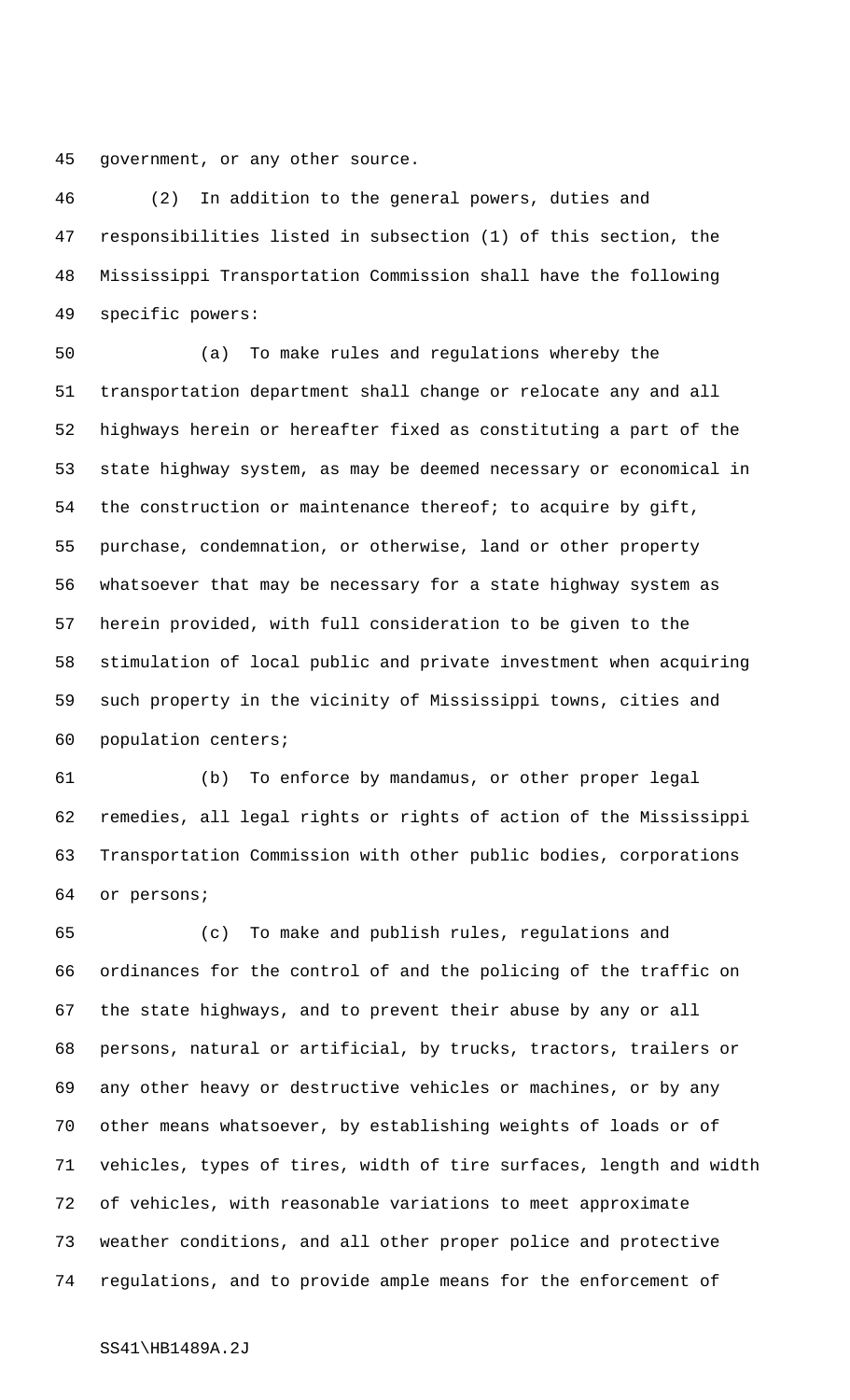same. The violation of any of the rules, regulations or ordinances so prescribed by the commission shall constitute a misdemeanor. No rule, regulation or ordinance shall be made that conflicts with any statute now in force or which may hereafter be enacted, or with any ordinance of municipalities. A monthly publication giving general information to the boards of supervisors, employees and the public may be issued under such 82 rules and regulations as the commission may determine;

 (d) To give suitable numbers to highways and to change the number of any highway that shall become a part of the state highway system. However, nothing herein shall authorize the number of any highway to be changed so as to conflict with any designation thereof as a U.S. numbered highway. Where, by a specific act of the Legislature, the commission has been directed to give a certain number to a highway, the commission shall not 90 have the authority to change such number;

 (e) To make proper and reasonable rules, regulations, and ordinances for the placing, erection, removal or relocation of telephone, telegraph or other poles, signboards, fences, gas, water, sewerage, oil or other pipelines, and other obstructions that may, in the opinion of the commission, contribute to the hazards upon any of the state highways, or in any way interfere with the ordinary travel upon such highways, or the construction, reconstruction or maintenance thereof, and to make reasonable rules and regulations for the proper control thereof. Any violation of such rules or regulations or noncompliance with such ordinances shall constitute a misdemeanor.

 Whenever the order of the commission shall require the removal of, or other changes in the location of telephone, telegraph or other poles, signboards, gas, water, sewerage, oil or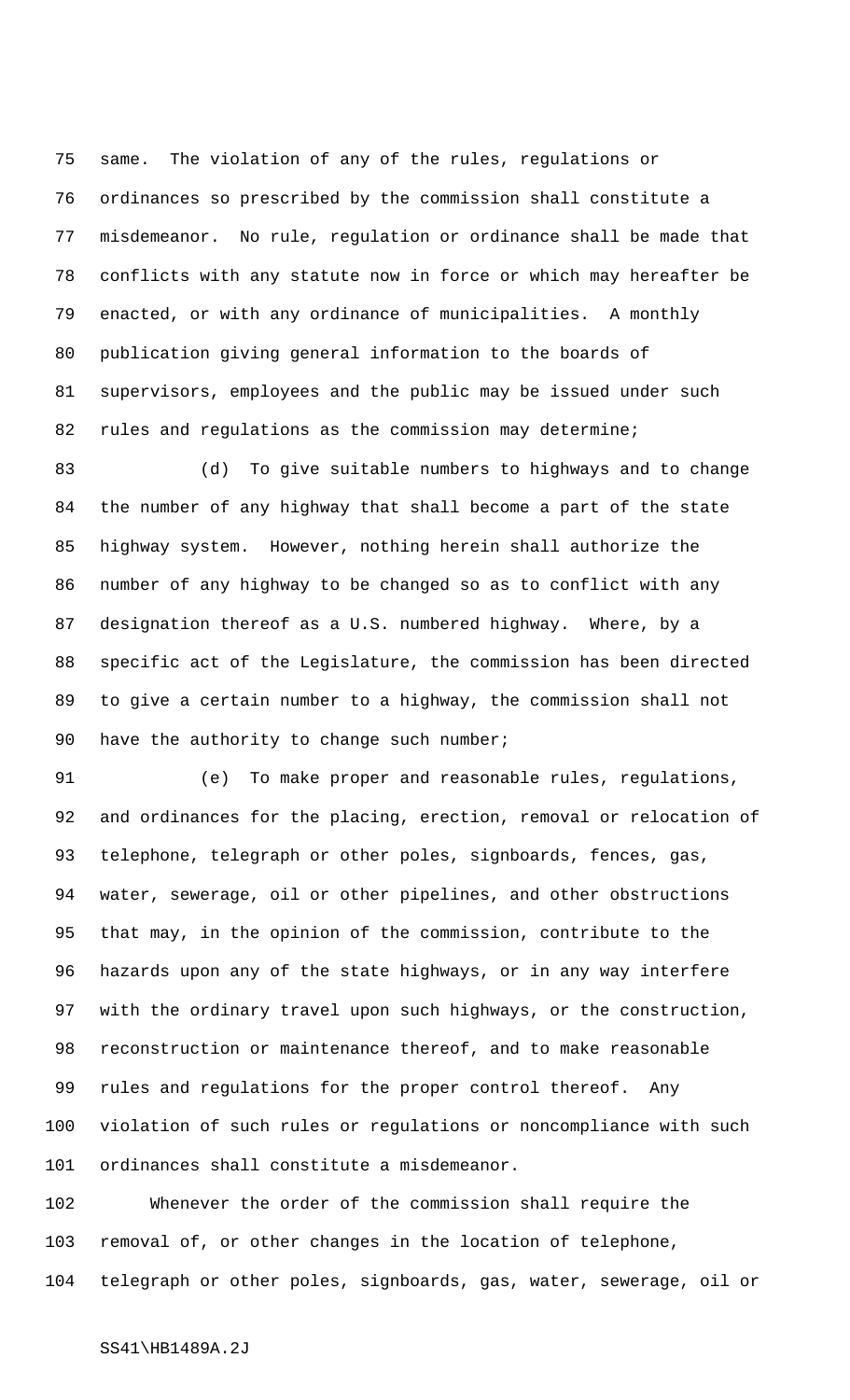other pipelines; or other similar obstructions on the right-of-way or such other places where removal is required by law, the owners thereof shall at their own expense move or change the same to conform to the order of the commission. Any violation of such rules or regulations or noncompliance with such orders shall constitute a misdemeanor;

 (f) To regulate and abandon grade crossings on any road fixed as a part of the state highway system, and whenever the commission, in order to avoid a grade crossing with the railroad, locates or constructs said road on one side of the railroad, the commission shall have the power to abandon and close such grade crossing, and whenever an underpass or overhead bridge is substituted for a grade crossing, the commission shall have power to abandon such grade crossing and any other crossing adjacent thereto. Included in the powers herein granted shall be the power to require the railroad at grade crossings, where any road of the state highway system crosses the same, to place signal posts with lights or other warning devices at such crossings at the expense of the railroad, and to regulate and abandon underpass or overhead bridges and, where abandoned because of the construction of a new underpass or overhead bridge, to close such old underpass or overhead bridge, or, in its discretion, to return the same to the jurisdiction of the county board of supervisors;

 (g) To make proper and reasonable rules and regulations to control the cutting or opening of the road surfaces for subsurface installations;

 (h) To make proper and reasonable rules and regulations for the removal from the public rights-of-way of any form of obstruction, to cooperate in improving their appearance, and to prescribe minimum clearance heights for seed conveyors, pipes,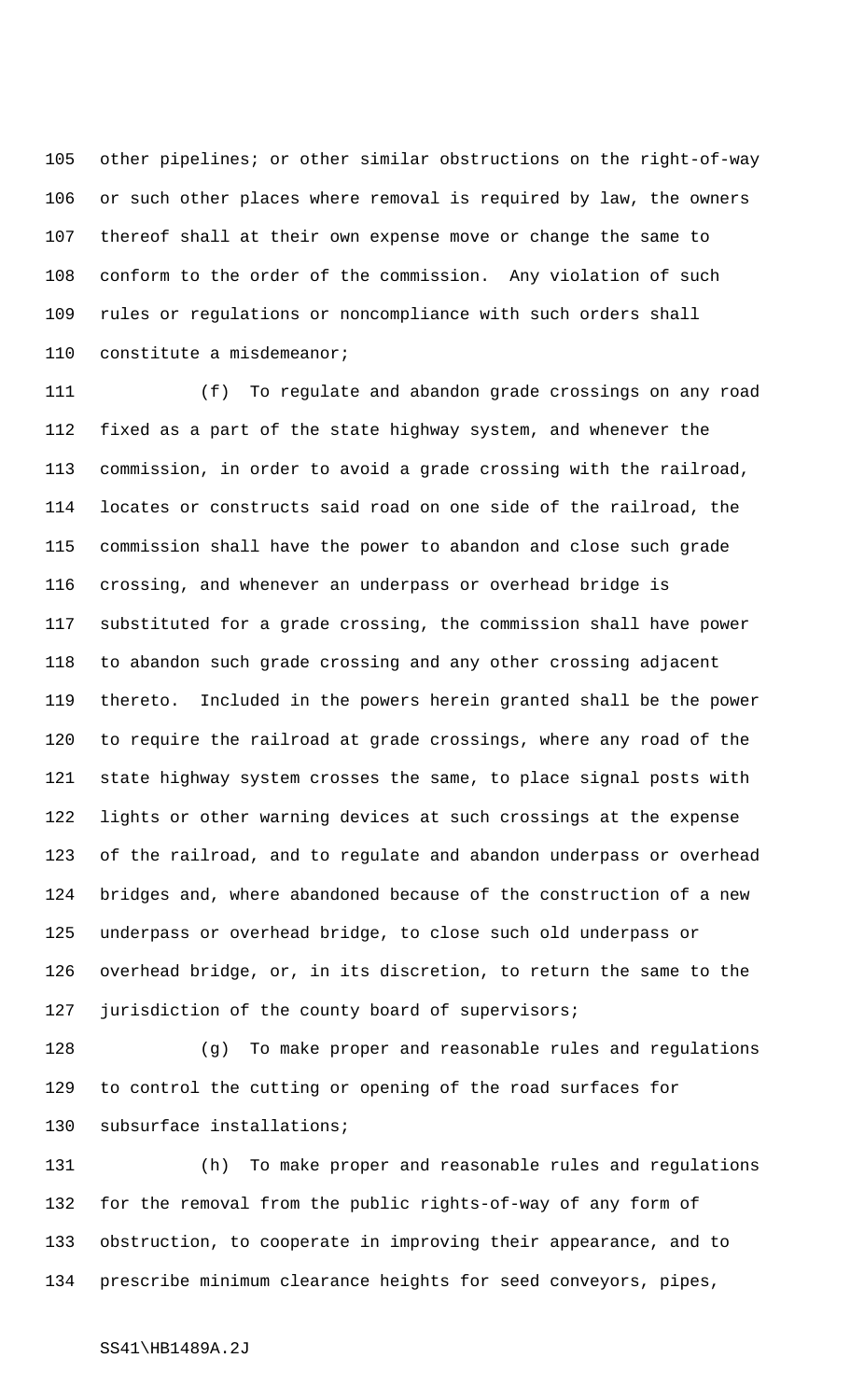passageways or other structure of private or other ownership above the highways;

 (i) To establish, and have the Transportation Department maintain and operate, and to cooperate with the state educational institutions in establishing, enlarging, maintaining and operating a laboratory or laboratories for testing materials 141 and for other proper highway purposes;

 (j) To provide, under the direction and with the approval of the Department of Finance and Administration, suitable offices, shops and barns in the City of Jackson;

 (k) To establish and have enforced set-back regulations;

 (l) To cooperate with proper state authorities in producing limerock for highway purposes and to purchase same at cost;

 (m) To provide for the purchase of necessary equipment and vehicles and to provide for the repair and housing of same, to acquire by gift, purchase, condemnation or otherwise, land or lands and buildings in fee simple, and to authorize the Transportation Department to construct, lease or otherwise provide necessary and proper permanent district offices for the construction and maintenance divisions of the department, and for the repair and housing of the equipment and vehicles of the department; however, in each Supreme Court district only two (2) permanent district offices shall be set up, but a permanent status shall not be given to any such offices until so provided by act of the Legislature and in the meantime, all shops of the department shall be retained at their present location. As many local or subdistrict offices, shops or barns may be provided as is essential and proper to economical maintenance of the state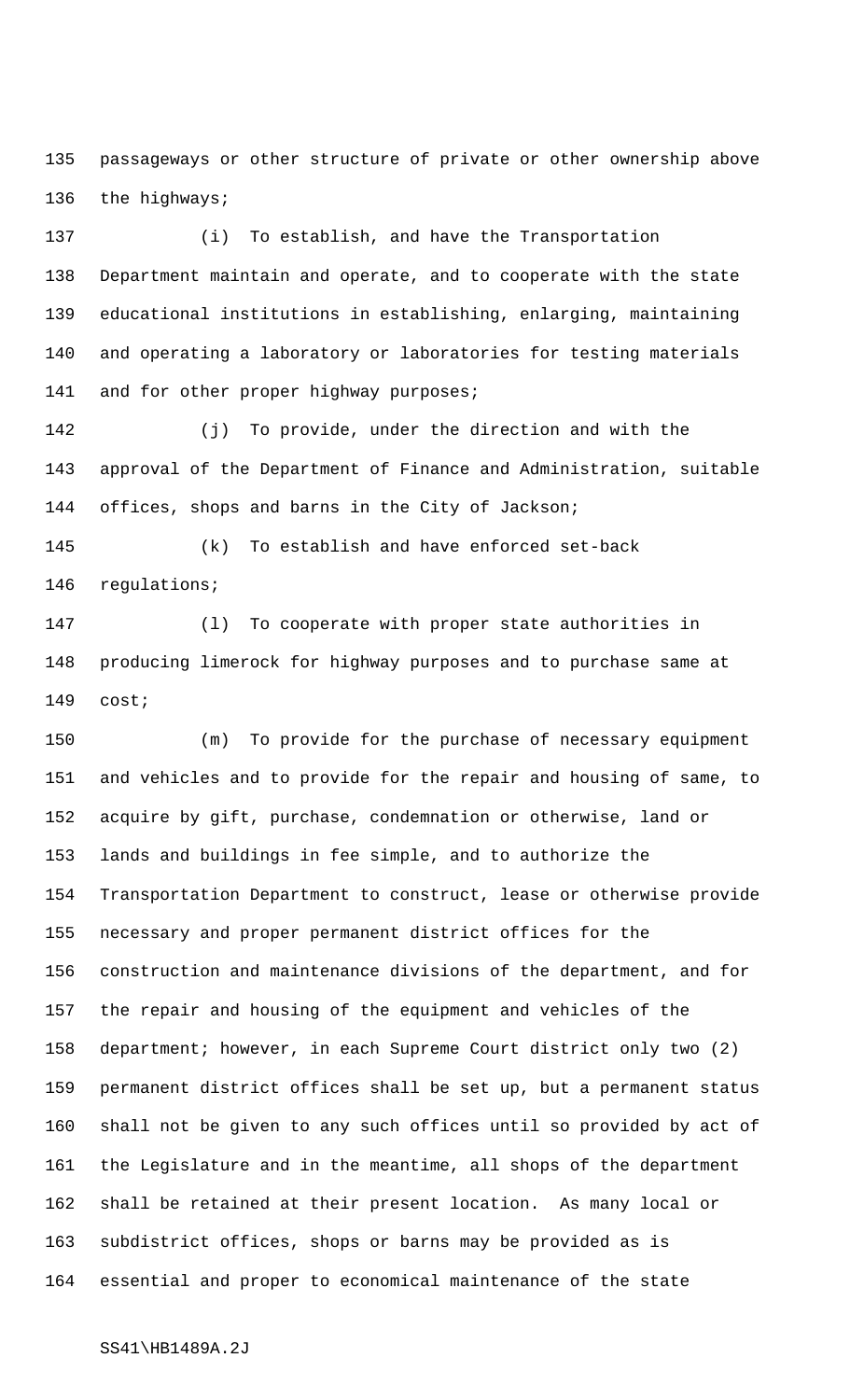highway system;

 (n) To cooperate with the Department of Archives and History in having placed and maintained suitable historical markers, including those which have been approved and purchased by the State Historical Commission, along state highways, and to have constructed and maintained roadside driveways for convenience and safety in viewing them when necessary; however, no highway or bridge shall ever be memorialized to a man while living;

 (o) To cooperate, in its discretion, with the Mississippi Department of Wildlife, Fisheries and Parks in planning and constructing roadside parks upon the right-of-way of state highways, whether constructed, under construction, or planned; said parks to utilize where practical barrow pits used in construction of state highways for use as fishing ponds. Said parks shall be named for abundant flora and fauna existing in the area or for the first flora or fauna found on the site;

 (p) Unless otherwise prohibited by law, to make such contracts and execute such instruments containing such reasonable and necessary appropriate terms, provisions and conditions as in its absolute discretion it may deem necessary, proper or advisable, for the purpose of obtaining or securing financial assistance, grants or loans from the United States of America or any department or agency thereof, including contracts with several 188 counties of the state pertaining to the expenditure of such funds;

 (q) To cooperate with the Federal Highway Administration in the matter of location, construction and maintenance of the Great River Road, to expend such funds paid to the commission by the Federal Highway Administration or other federal agency, and to authorize the Transportation Department to erect suitable signs marking this highway, the cost of such signs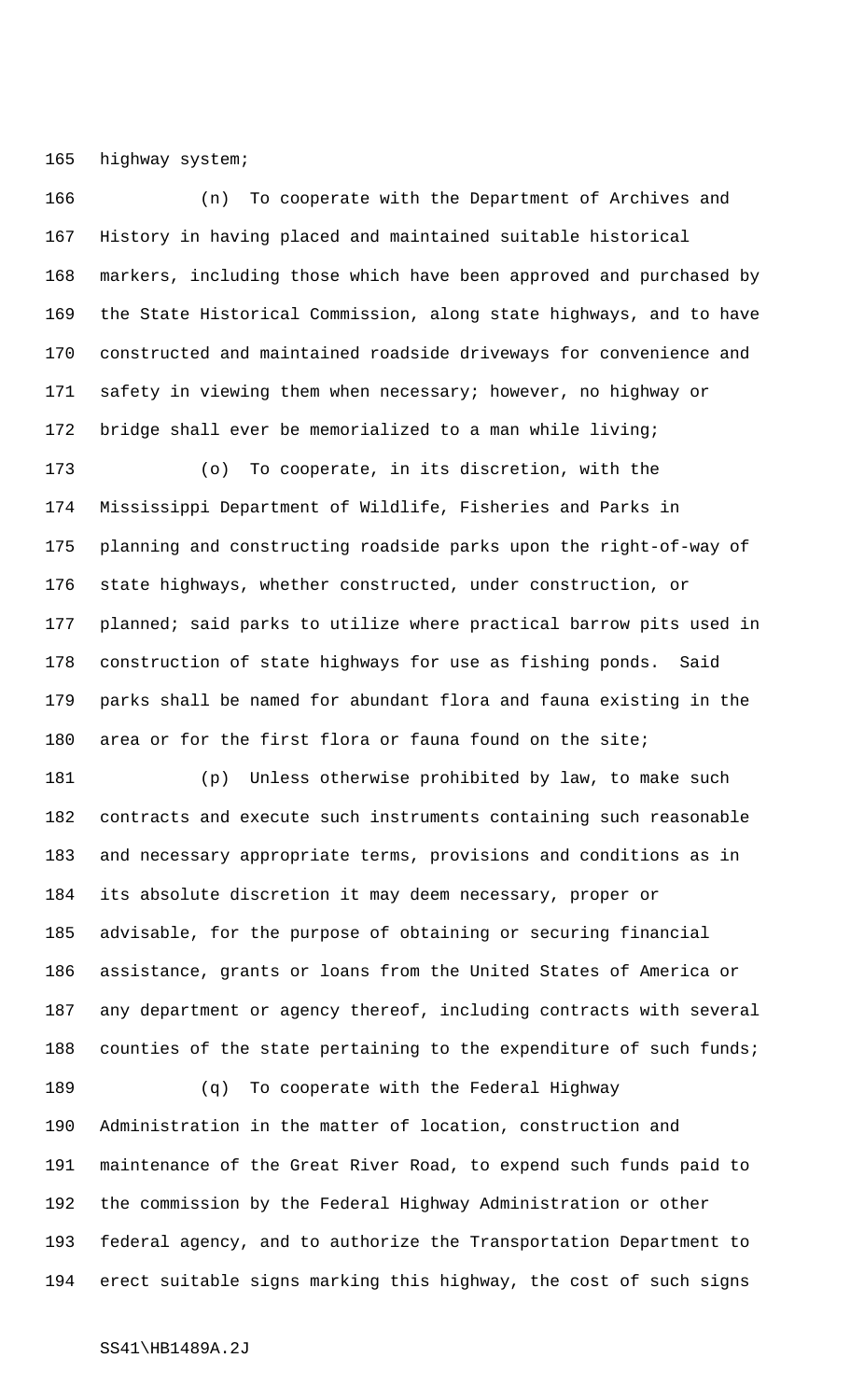to be paid from state highway funds other than earmarked construction funds;

 (r) To cooperate, in its discretion, with the Mississippi Forestry Commission and the School of Forestry, Mississippi State University, in a forestry management program, including planting, thinning, cutting and selling, upon the right-of-way of any highway, constructed, acquired or maintained by the Transportation Department, and to sell and dispose of any and all growing timber standing, lying or being on any right-of-way acquired by the commission for highway purposes in the future; such sale or sales to be made in accordance with the sale of personal property which has become unnecessary for public use as provided for in Section 65-1-123, Mississippi Code of 1972;

 (s) To expend funds in cooperation with the Division of Plant Industry, Mississippi Department of Agriculture and Commerce, the United States government or any department or agency thereof, or with any department or agency of this state, to control, suppress or eradicate serious insect pests, rodents, plant parasites and plant diseases on the state highway rights-of-way;

 (t) To provide for the placement, erection and maintenance of motorist services business signs and supports within state highway rights-of-way in accordance with current state and federal laws and regulations governing the placement of traffic control devices on state highways, and to establish and collect reasonable fees from the businesses having information on such signs;

 (u) To request and to accept the use of persons convicted of an offense, whether a felony or a misdemeanor, for work on any road construction, repair or other project of the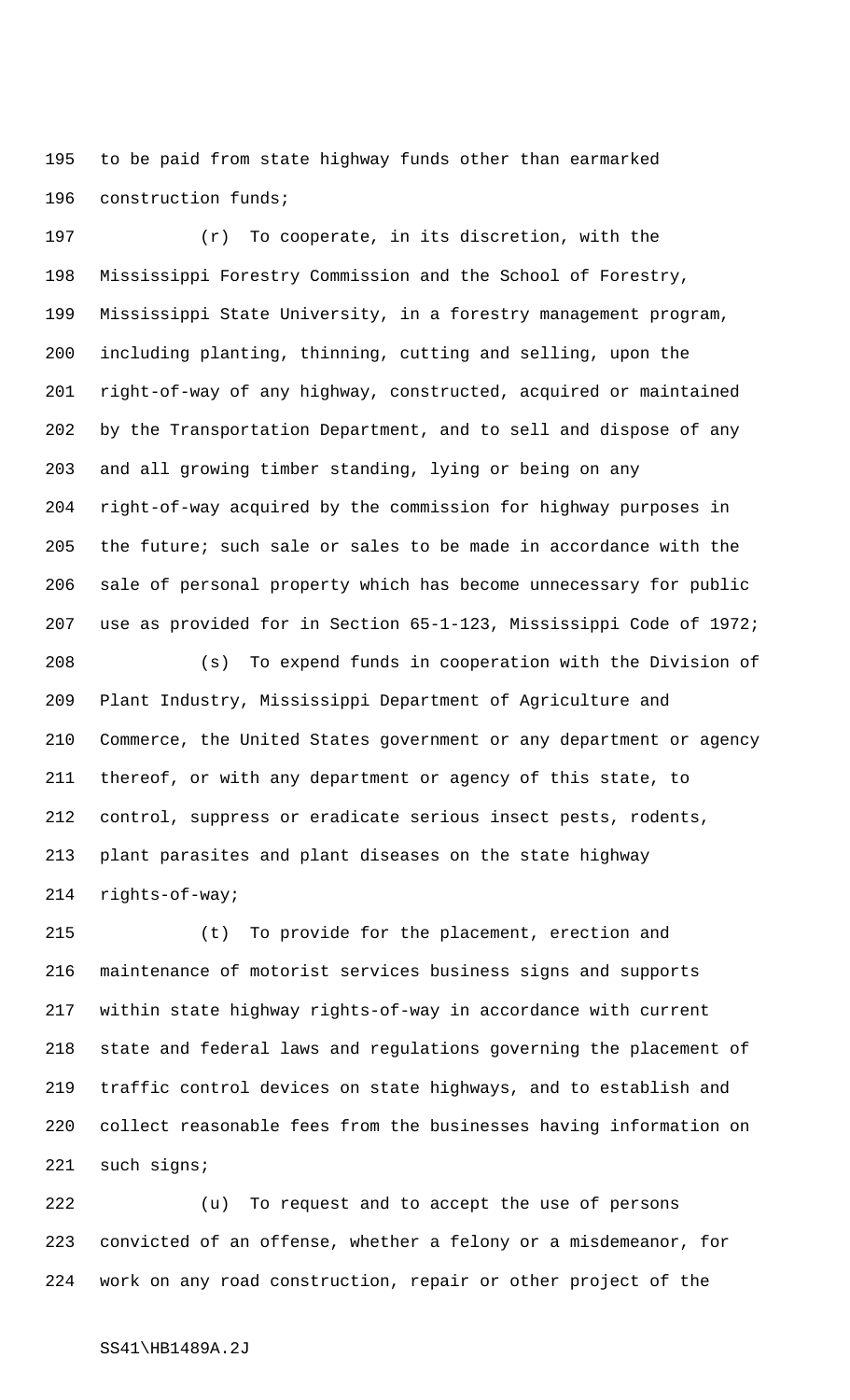Transportation Department. The commission is also authorized to request and to accept the use of persons who have not been convicted of an offense but who are required to fulfill certain court-imposed conditions pursuant to Section 41-29-150(d)(1) or 99-15-26, Mississippi Code of 1972, or the Pretrial Intervention Act, being Sections 99-15-101 through 99-15-127, Mississippi Code of 1972. The commission is authorized to enter into any agreements with the Department of Corrections, the State Parole Board, any criminal court of this state, and any other proper official regarding the working, guarding, safekeeping, clothing and subsistence of such persons performing work for the Transportation Department. Such persons shall not be deemed agents, employees or involuntary servants of the Transportation Department while performing such work or while going to and from work or other specified areas;

 (v) To provide for the administration of the railroad revitalization program pursuant to Section 57-43-1 et seq.;

 (w) The Mississippi Transportation Commission is further authorized, in its discretion, to expend funds for the purchase of service pins for employees of the Mississippi 245 Transportation Department;

 (x) To cooperate with the State Tax Commission by providing for weight enforcement field personnel to collect and assess taxes, fees and penalties and to perform all duties as required pursuant to Section 27-55-501 et seq., Sections 27-19-1 et seq., 27-55-1 et seq., 27-59-1 et seq. and 27-61-1 et seq., Mississippi Code of 1972, with regard to vehicles subject to the jurisdiction of the Office of Weight Enforcement. All collections and assessments shall be transferred daily to the State Tax Commission;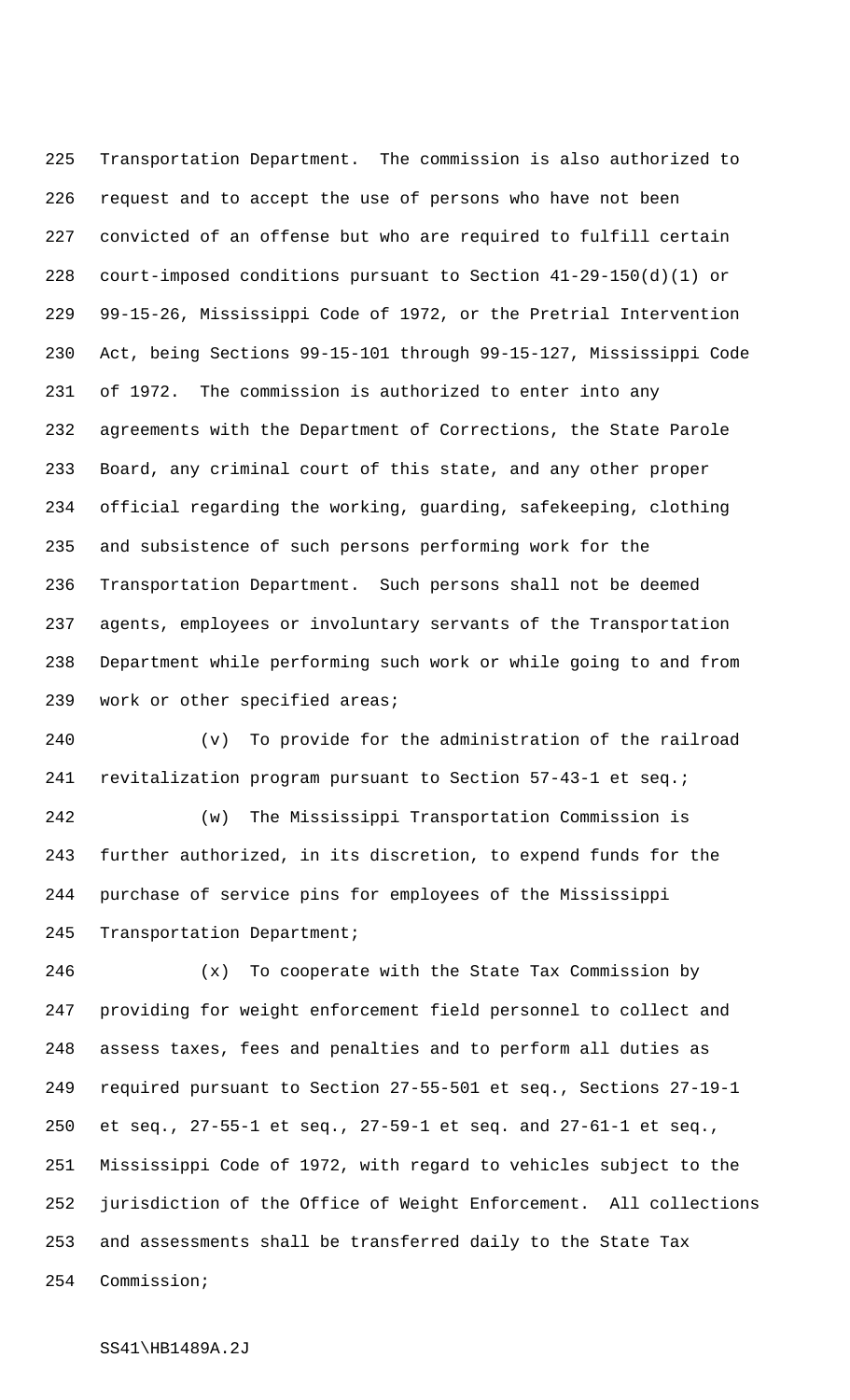(y) The Mississippi Transportation Commission may delegate the authority to enter into a supplemental agreement to a contract previously approved by the commission if the supplemental agreement involves an additional expenditure not to exceed One Hundred Thousand Dollars (\$100,000.00);

 (z) (i) The Mississippi Transportation Commission, in its discretion, may enter into agreements with any county, municipality, county transportation commission, business, corporation, partnership, association, individual or other legal entity, for the purpose of accelerating the completion date of scheduled highway construction projects.

 (ii) Such an agreement may permit the cost of a highway construction project to be advanced to the commission by a county, municipality, county transportation commission, business, corporation, partnership, association, individual or other legal entity, and repaid to such entity by the commission when highway construction funds become available; provided, however, that repayment of funds advanced to the Mississippi Transportation Commission shall be made no sooner than the commission's identified projected revenue schedule for funding of that particular construction project, and no other scheduled highway construction project established by statute or by the commission may be delayed by an advanced funding project authorized under this paragraph (z). Repayments to an entity that advances funds to the Mississippi Transportation Commission under this paragraph (z) may not include interest or other fees or charges, and the total amount repaid shall not exceed the total amount of funds advanced to the commission by the entity.

 (iii) In considering whether to enter into such an agreement, the commission shall consider the availability of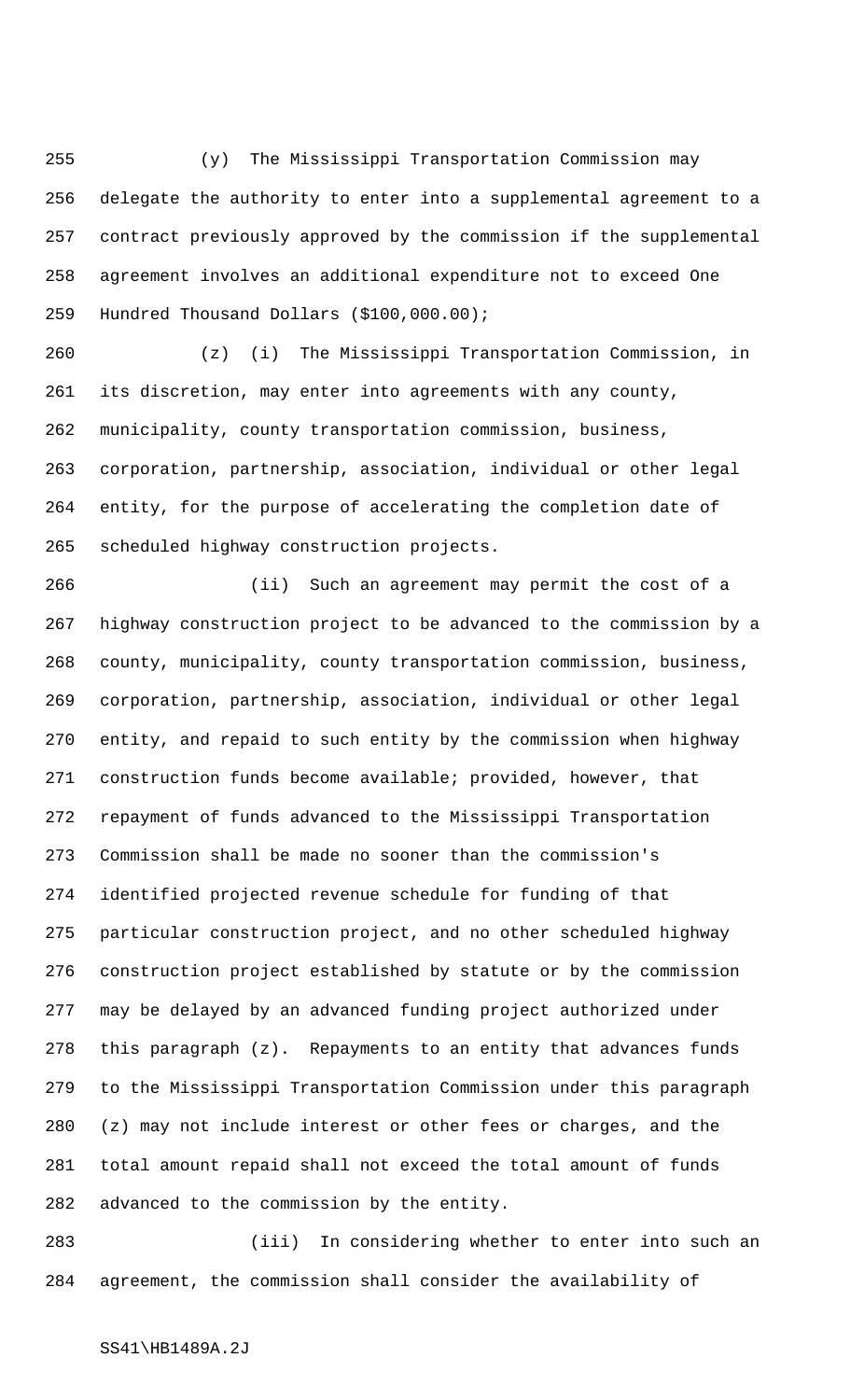financial resources, the effect of such agreement on other ongoing highway construction, the urgency of the public's need for swift completion of the project and any other relevant factors.

 (iv) Such an agreement shall be executed only upon a finding by the commission, spread upon its minutes, that the acceleration of the scheduled project is both feasible and beneficial. The commission shall also spread upon its minutes its findings with regard to the factors required to be considered pursuant to item (iii) of this paragraph (z).

 (3) The Mississippi Transportation Commission shall require 295 the executive director to carry out project planning as required under Section 65-1-10 for any preliminary engineering,

297 right-of-way acquisition or construction project activities of the department.

 (4) Every contract between the Mississippi Transportation Commission and a contractor shall contain a provision in regard to the time when the whole or any specified portion of the work contemplated shall be completed, and shall provide that for each day completion is delayed beyond the specified time, the contractor shall forfeit and pay to the state a specified sum of money to be deducted from any payments due or to become due to the contractor. The sum so specified is valid as liquidated damages unless manifestly unreasonable under the circumstances existing at 308 the time the contract was made. However, such contracts may contain a provision excusing the contractor from timely performance if the contract or part of the contract could not be performed due to causes which are outside the control of the contractor and could not be avoided by the exercise of due care. 313 A contract for a road project also may provide for the payment of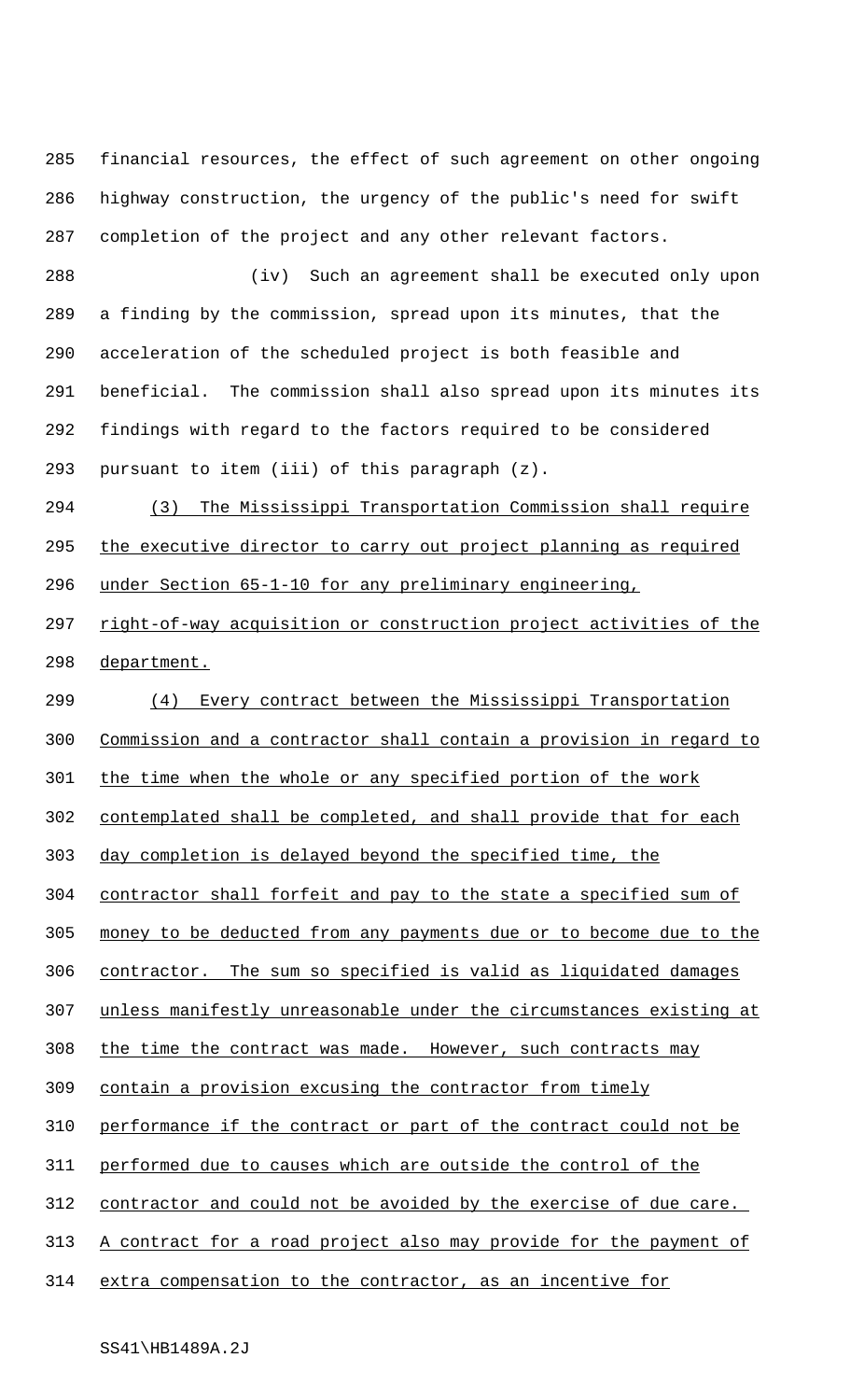completion before the specified time. This provision shall be included in the specifications and shall clearly set forth the 317 basis for the payment. The incentive for early completion may be utilized on new construction, reconstruction or rehabilitation projects.

 SECTION 2. Section 65-1-10, Mississippi Code of 1972, is amended as follows:

 65-1-10. Under the authority of the Mississippi Transportation Commission, and in conformity with its orders as spread on its minutes, the executive director shall:

 (a) Unless otherwise provided by law, appoint a director in charge of each operating office of the department who shall be responsible to the executive director for the operation of such office. Each such director shall be qualified and experienced in the functions performed by the office under his charge;

 (b) Administer the policies promulgated by the commission;

 (c) Supervise and direct all administrative and technical activities of the department;

 (d) Organize the offices and bureaus of the department; (e) Coordinate the activities of the various offices of the department;

 (f) Fix the compensation of employees of the department and require any employee to give bond to the State of Mississippi for the faithful performance of his duties in an amount the executive director deems appropriate. Premiums on all bonds so required shall be paid out of any funds available to the department;

(g) Recommend such studies and investigations as he may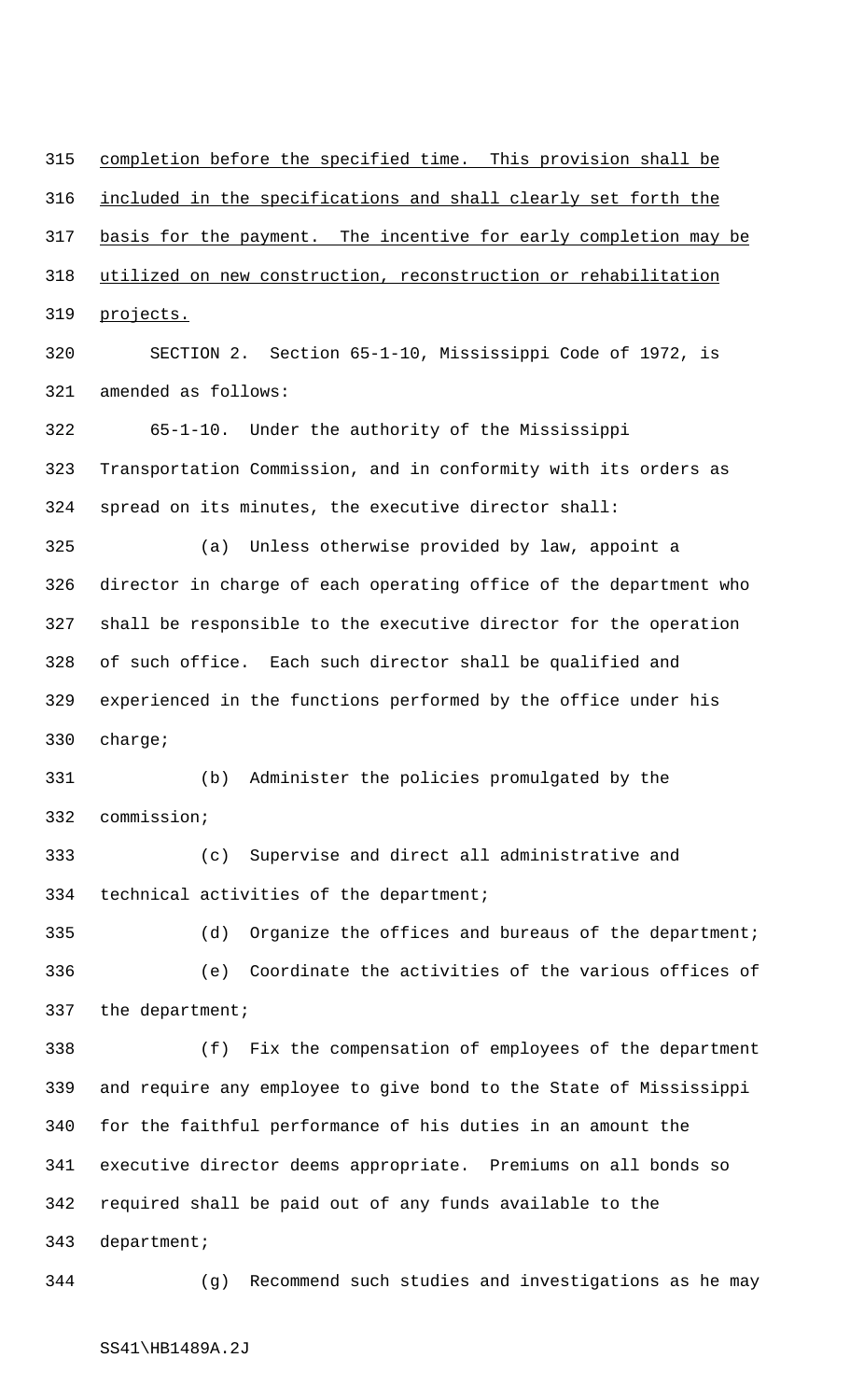deem appropriate and carry out the approved recommendations in conjunction with the various offices;

 (h) Prepare and deliver to the Legislature and the Governor on or before January 1 of each year, and at such other times as may be required by the Legislature or Governor, a full report of the work of the department and the offices thereof, including a detailed statement of expenditures of the department and any recommendations the department may have;

 (i) Have full and general supervision over all matters relating to the construction or maintenance of the state highways, letting of contracts therefor, and the selection of materials to be used in the construction of state highways under the authority conferred by this chapter as herein set forth and the employment, promotion, demotion, reprimand, suspension, termination, reassignment, transfer, moving or relocation of all personnel not specifically authorized by statute to be employed by the commission. The executive director may authorize the payment of expenses of any personnel reassigned, transferred, moved or relocated in accordance with such rules and regulations as are promulgated by the commission;

 (j) Approve all bids, sign all vouchers and requisitions, issue all orders for supplies and materials, sign all contracts and agreements in the name of the State of Mississippi, and subscribe to all other matters which may arise in the carrying out of the intent and purpose of this chapter;

 (k) Receive and assume control, for the benefit of the state, of any and all highways herein or hereafter fixed as roads constituting a part of the state highway system;

 (l) Provide for boulevard stops, restricted entrances to main highways and access driveways, neutral grounds, and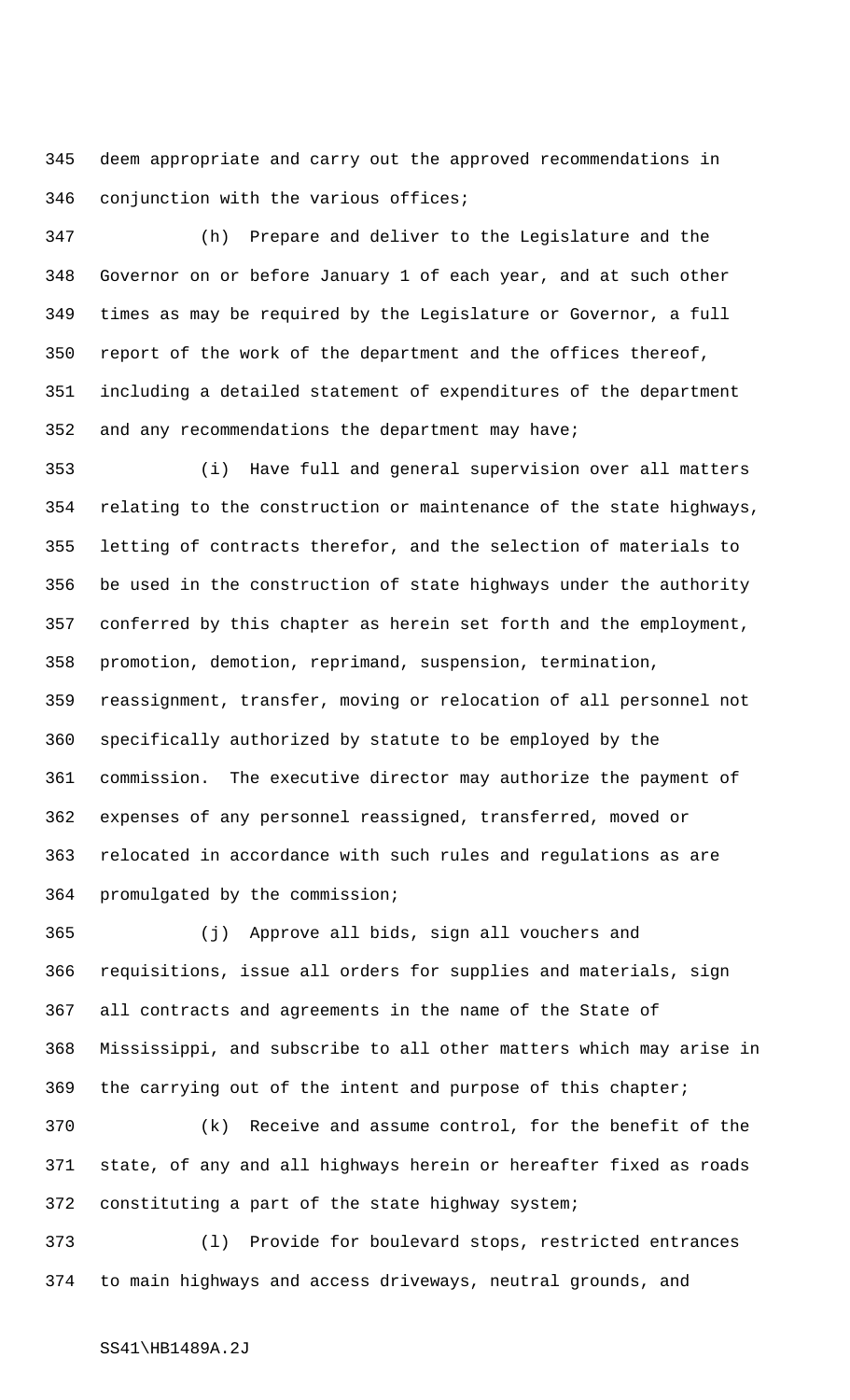roadside parks, erect all suitable direction and warning signs, and provide access roads in or to municipalities where necessary; provide limited access facilities when and where deemed necessary, such a facility being defined as a highway or street especially designed or designated for through traffic and over, from or to which owners or occupants of abutting land or other persons have only such limited right or easement of access as may be prescribed by the commission, and provide that certain highways or streets may be parkways from which trucks, buses and other commercial vehicles shall be excluded or may be freeways open to customary forms of highway and street traffic and use, and such limited access facilities or parkways may be planned, designated, established, regulated, vacated, altered, improved, constructed and maintained and rights-of-way therefor specifically obtained, either by purchase, gift, condemnation or other form of acquisition;

 (m) Construct bridges with or without footways, and sidewalks where deemed essential to decrease hazards;

 (n) Perform services for the Department of Finance and Administration on state property, including, but not limited to, engineering services, and to advance such funds to defray the cost of the expenses incurred in performing such services from out of transportation department funds until such department is reimbursed by the Department of Finance and Administration;

 (o) Perform all duties authorized by Section 27-19-136, Mississippi Code of 1972, concerning the assessment and collection 401 of permit fees, fines and penalties<sub>i</sub>

 (p) Conduct project planning as provided for in this paragraph (p). Such project planning shall apply to all

preliminary engineering, right-of-way acquisition and construction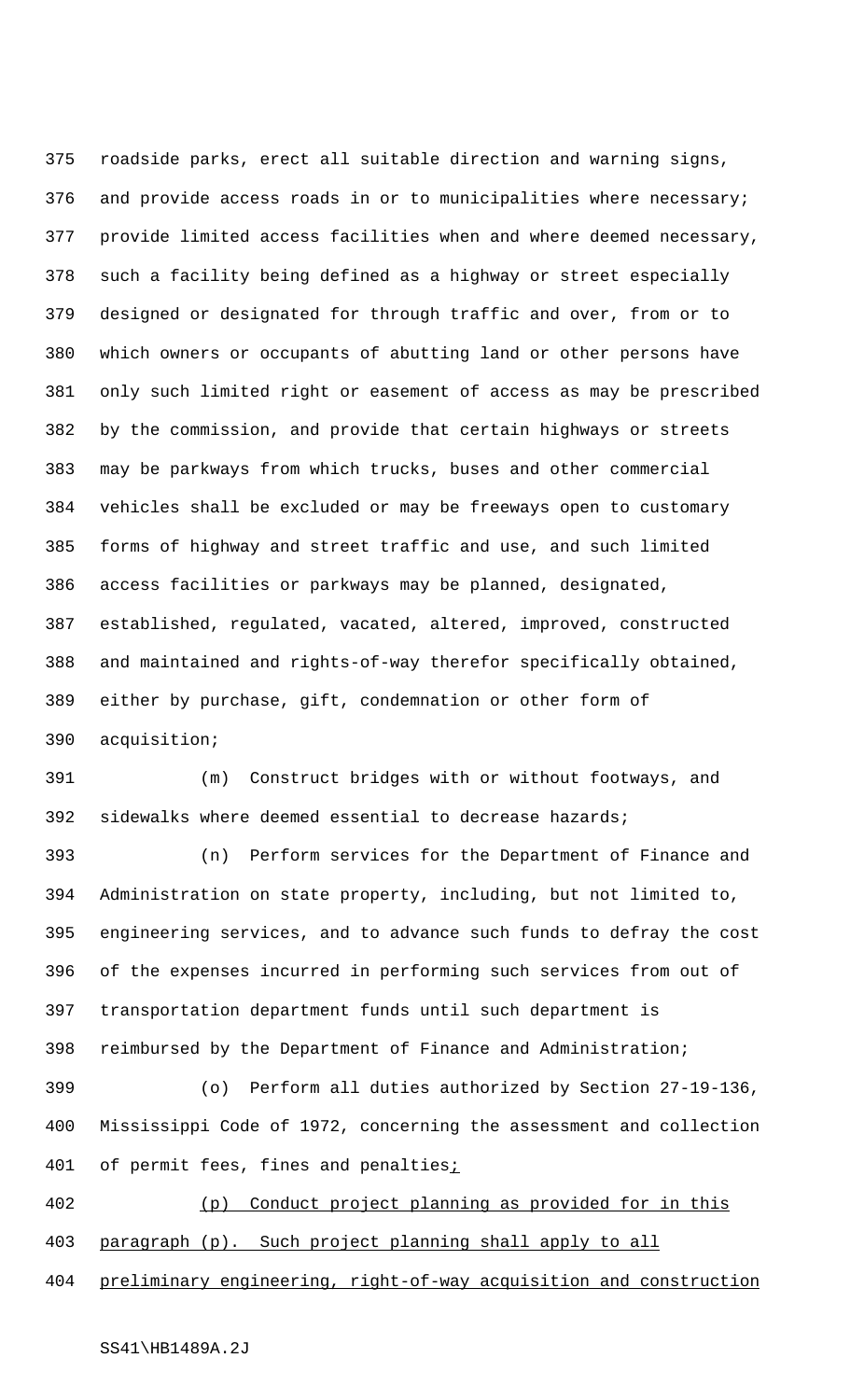405 projects of the department and, at a minimum, shall consist of 406 policies for the oversight and management of the master budget for segments which: (i) Establish a reasonable cost estimate for each 409 project. For purposes of this provision, projects include preliminary engineering, right-of-way acquisition and construction; 412 (ii) Capture and retain the initial project cost 413 estimates for comparison with final actual expenditures; 414 (iii) Require that any changes to a cost estimate 415 for a project will be reviewed and approved by district or central office personnel. Such personnel shall be responsible for signing 417 any revision, and providing a narrative description of the reasons for approving a revision; (iv) Capture the cost of consultants, engineers, attorneys, contract appraisers and other technical and professional contractors used in preliminary engineering, right-of-way acquisition and construction projects; (v) On or before January 15 of each year, the department shall furnish the members of the Senate Highways and Transportation Committee and the Transportation Committee of the House of Representatives, a report which shall include, but not be limited to, the following on each new construction, reconstruction or rehabilitation project completed for which payment has been finalized during the previous calendar year: 430 1. Project termini and contractor; 2. Final project cost as compared to the bid cost; 3. Compare actual completion dates with the 434 bid completion date as stated in the contract;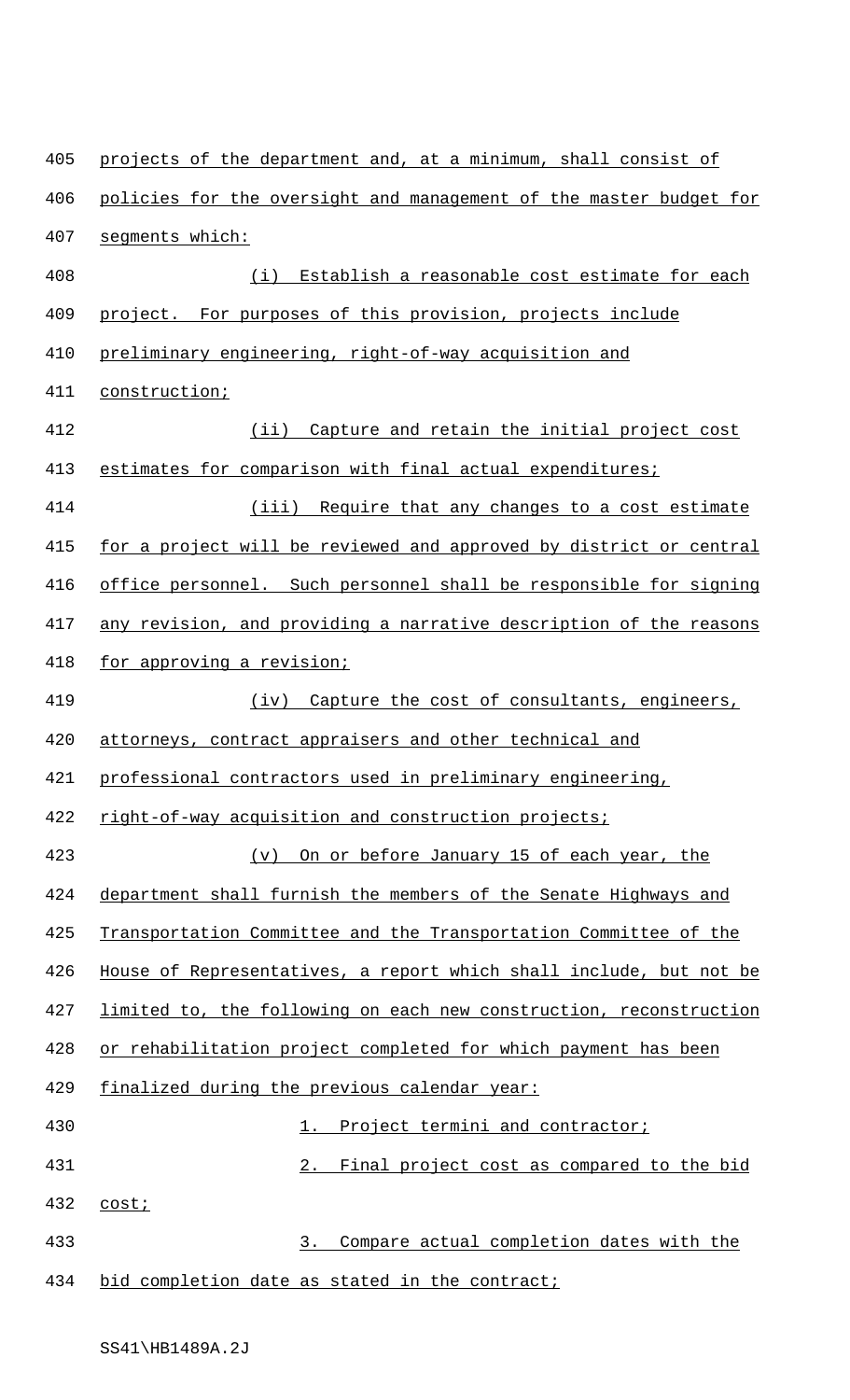## 4. All change orders;

436 5. Length of project and cost per mile. SECTION 3. Section 65-3-97, Mississippi Code of 1972, is amended as follows:

 65-3-97. (1) In addition to and including all other highways designated as a part of the state highway system, there is hereby designated as a part thereof a four-lane highway system to connect various areas of the state with interstate and primary highways. The Mississippi Department of Transportation shall construct and reconstruct four-lane highways, that is, not less than two (2) lanes for traffic flowing in each direction, along the routes designated in this section.

 (2) In the construction and reconstruction of the four-lane highway system designated in this section, the Mississippi Department of Transportation may utilize the roadway of any existing highway under its jurisdiction and control and shall do so when such utilization is feasible, provided that such highways which are utilized shall be constructed to current standards for such roadways. When it is not feasible to utilize existing designated highways, the Transportation Department shall relocate such highways and construct entirely new facilities whether in urban or rural areas.

 (3) Construction of the four-lane highway system designated in this subsection shall commence, proceed and be performed by the Mississippi Department of Transportation strictly in accordance with the following set of priorities established for the letting of contracts on and along various segments thereof:

 (a) Of the following group of highway segments not less than fifteen percent (15%) of all contracts necessary to be let for completion of all segments within the group shall be let by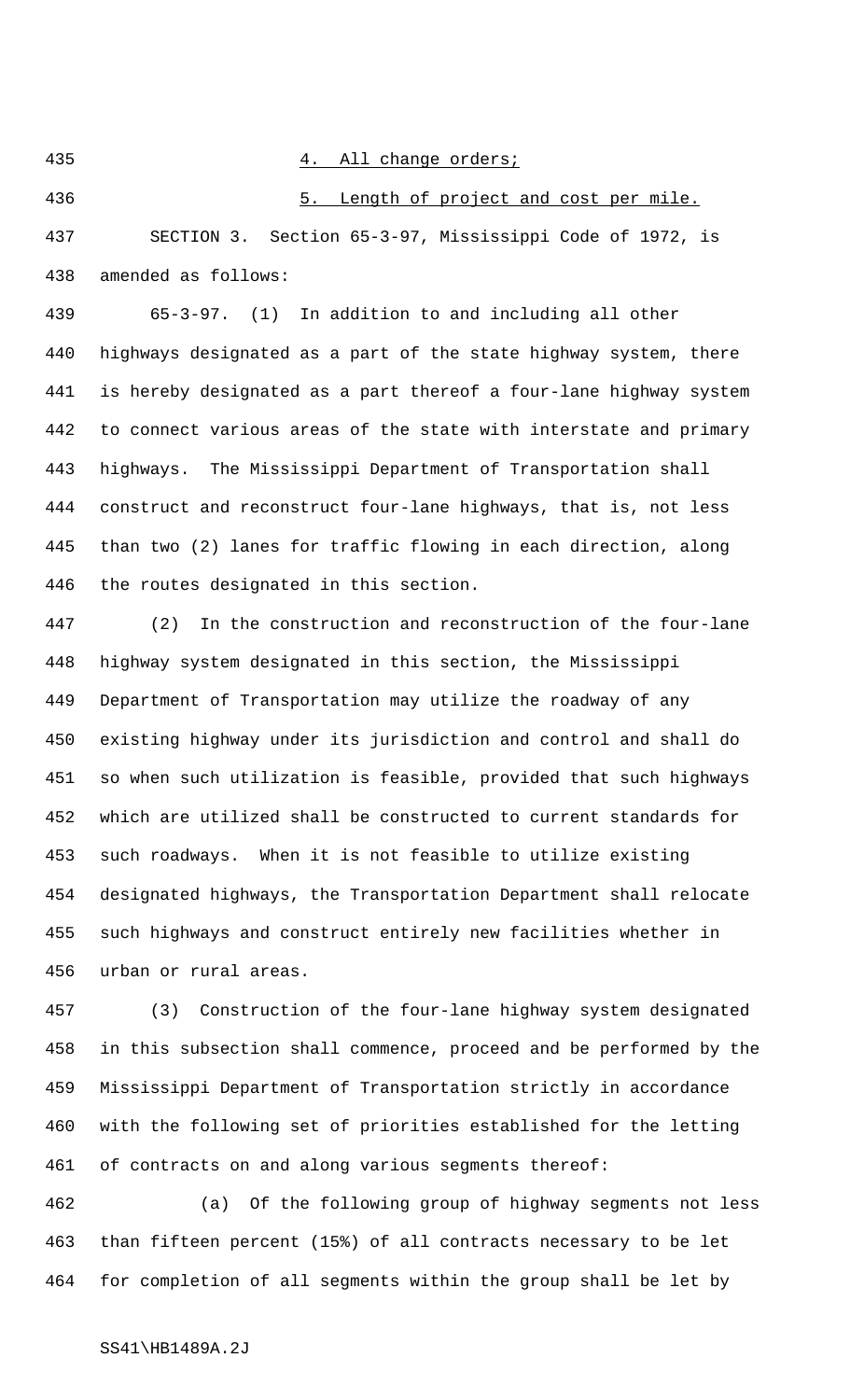June 30, 1988, not less than thirty percent (30%) of such contracts shall be let by June 30, 1989, not less than fifty percent (50%) of such contracts shall be let by June 30, 1990, not less than seventy percent (70%) of such contracts shall be let by June 30, 1991, not less than ninety percent (90%) of such contracts shall be let by June 30, 1992, and one hundred percent (100%) of such contracts shall be let by June 30, 1993:

 (i) Highway segments along or near U.S. 45 beginning at the Clarke/Lauderdale county line and extending northerly to I-59; then beginning at Macon and extending northerly to Brooksville; then beginning at Columbus Air Force Base and extending northerly to Aberdeen; then beginning at U.S. 278 and extending northerly to Shannon; then beginning at Saltillo and extending northerly to Corinth.

 (ii) Highway segments along or near U.S. 45A 480 beginning at U.S. 82 and extending northerly to West Point; then beginning four (4) miles south of Okolona and extending northerly to Shannon.

 (iii) A highway segment along or near U.S. 49W beginning at U.S. 49 and extending westerly through Yazoo City to the Yazoo River.

 (iv) A highway segment along or near U.S. 49W beginning at Inverness and extending northerly to Indianola. (v) A highway segment along or near U.S. 61 beginning at Port Gibson and extending northerly to the four-lane south of Vicksburg.

 (vi) Highway segments along or near U.S. 72 beginning at or near Mt. Pleasant and extending southeasterly to Mississippi 5; then beginning at Walnut and extending southeasterly to Corinth; then beginning at Strickland and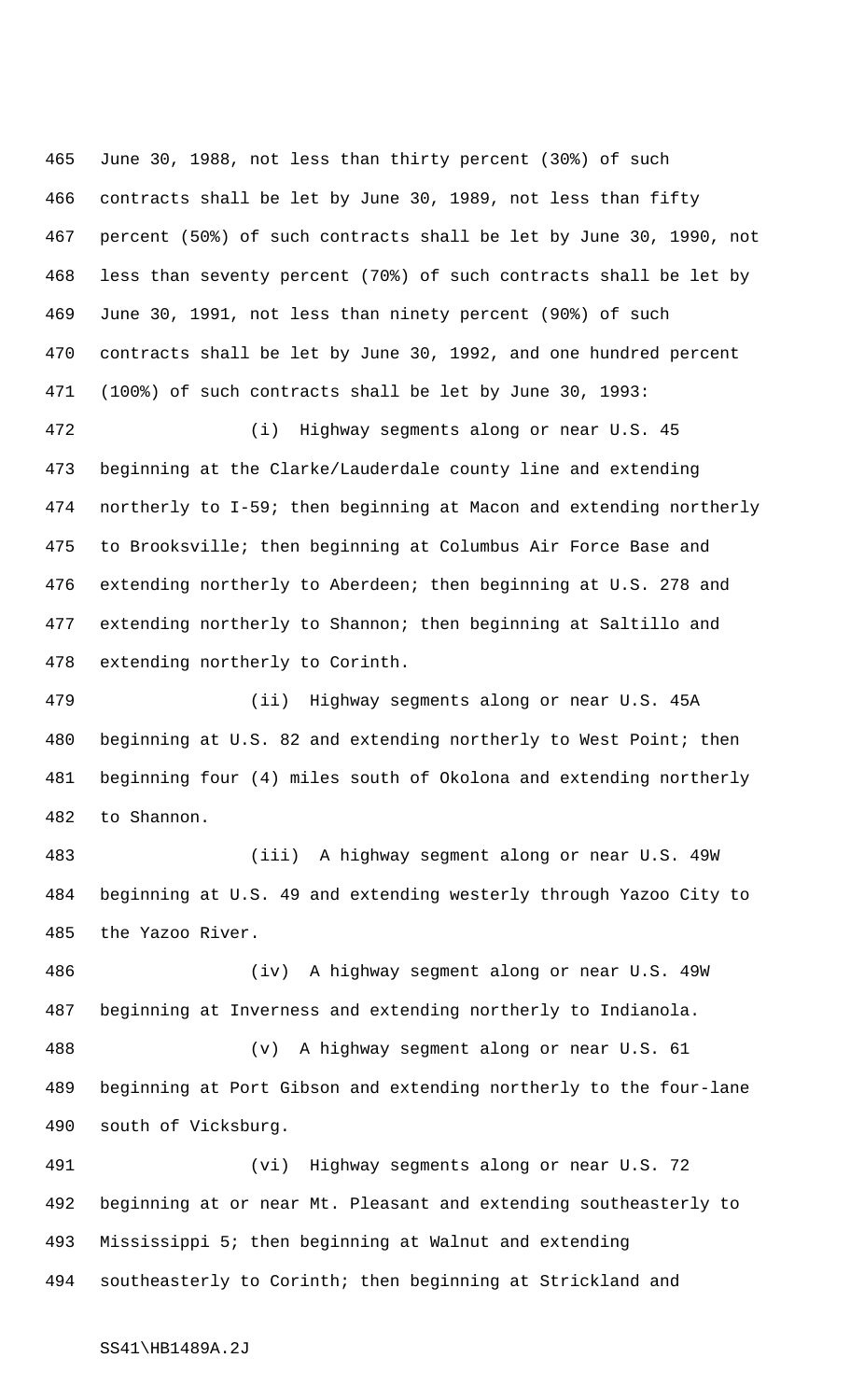extending southeasterly to Burnsville.

 (vii) Highway segments along or near U.S. 78 beginning at Holly Springs and extending southeasterly to the New Albany bypass; then beginning at Mississippi 25 and extending southeasterly to Tremont.

 (viii) Highway segments along or near U.S. 82 beginning at I-55 and extending easterly to Kilmichael; then beginning at Eupora and extending easterly to Mathiston; then beginning at Mississippi 12 and extending easterly to the Alabama state line.

 (ix) A highway segment along or near U.S. 84 beginning at I-59 and extending easterly to the Jones/Wayne county line.

 (x) Highway segments along or near U.S. 98 beginning at Columbia and extending easterly to the Marion/Lamar county line; then beginning at U.S. 49 and extending southeasterly to the Alabama state line.

 (b) Of the following group of highway segments not less than five percent (5%) of all contracts necessary to be let for completion of all segments within the group shall be let by June 30, 1991, not less than ten percent (10%) of such contracts shall be let by June 30, 1992, not less than twenty-five percent (25%) of such contracts shall be let by June 30, 1993, not less than forty percent (40%) of such contracts shall be let by June 30, 1994, not less than fifty-five percent (55%) of such contracts shall be let by June 30, 1995, not less than seventy percent (70%) of such contracts shall be let by June 30, 1996, not less than eighty-five percent (85%) of such contracts shall be let by June 30, 1997, and one hundred percent (100%) of such contracts shall be let by June 30, 1998: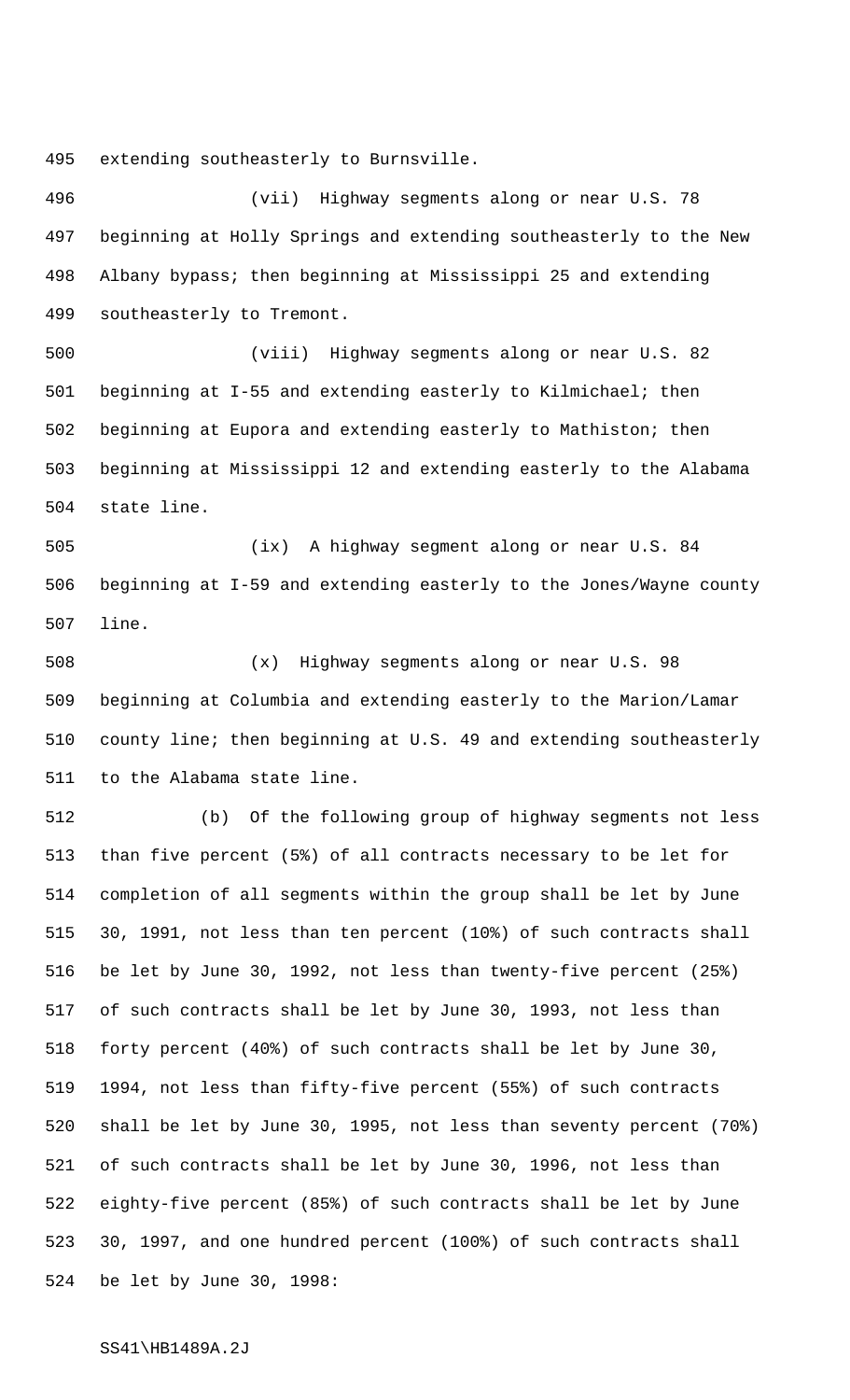(i) Highway segments along or near Mississippi 25 beginning at Mississippi 471 and extending northeasterly to Mississippi 43; then beginning at the Winston/Oktibbeha county line and extending northeasterly to Starkville.

 (ii) A highway segment along or near Mississippi 63 beginning at the Jackson/George county line and extending northerly to Lucedale.

 (iii) A highway segment along or near Mississippi 302 beginning at I-55 in Southaven and extending easterly to U.S. 72 at or near Mt. Pleasant.

 (iv) Highway segments along or near U.S. 45 beginning at the Alabama state line and extending northerly to the Clarke/Lauderdale county line; then beginning at Lauderdale and extending northerly to Macon; then beginning at Aberdeen and extending northerly to U.S. 278.

 (v) A highway segment along or near U.S. 45A beginning at West Point and extending northerly to four (4) miles south of Okolona.

 (vi) A highway segment beginning at Brooksville along or near U.S. 45 or U.S. 45A and extending northerly to U.S. 82, such segment having been designated by the Transportation Commission pursuant to the provisions of paragraph (1)(c) of this section.

 (vii) A highway segment along or near U.S. 49W beginning at the Yazoo River and extending northerly to Inverness. (viii) Highway segments along or near U.S. 61 beginning at the Louisiana state line and extending northerly to the Wilkinson/Adams county line; then beginning at Washington and extending northerly to Port Gibson; then beginning at Merigold and extending northerly to Shelby; then beginning at the north end of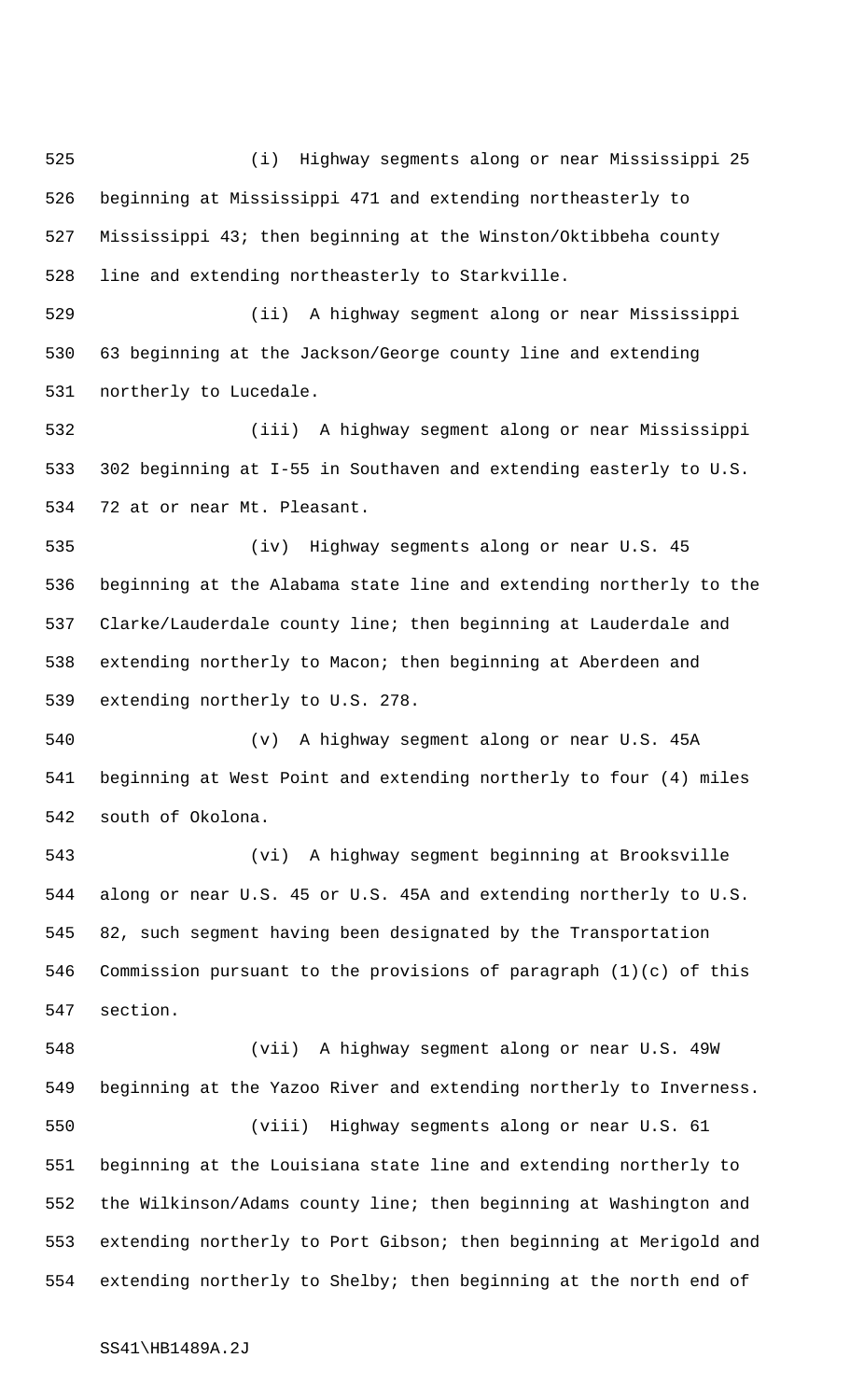the Clarksdale bypass and extending northerly to the Tennessee state line.

 (ix) A highway segment along or near U.S. 72 beginning at Mississippi 5 and extending southeasterly to Walnut. (x) A highway segment along or near U.S. 78 beginning at Tremont and extending southeasterly to the Alabama state line.

 (xi) Highway segments along or near U.S. 82 beginning at the Montgomery/Webster county line and extending easterly to Eupora; then beginning at Mathiston and extending easterly to Starkville.

 (xii) Highway segments along or near U.S. 84 beginning at Leesdale and extending easterly to Roxie; then beginning at Auburn Road and extending easterly to I-55; then beginning at the east end of the Brookhaven bypass and extending easterly to Prentiss; then beginning at the Jones/Covington county line and extending easterly to Horse Creek; then beginning at the Jones/Wayne county line and extending easterly to Waynesboro.

 (xiii) Highway segments along or near U.S. 98 beginning at the Pike/Walthall county line and extending easterly to Columbia; then beginning at the Marion/Lamar county line and extending easterly to the four-lane west of Hattiesburg.

 (c) Of the following group of highway segments not less than ten percent (10%) of all contracts necessary to be let for completion of all segments within the group shall be let by June 30, 1996, not less than twenty percent (20%) of such contracts shall be let by June 30, 1997, not less than forty percent (40%) of such contracts shall be let by June 30, 1998, and one hundred percent (100%) of such contracts shall be let by June 30, 1999: (i) A highway segment along or near Mississippi 25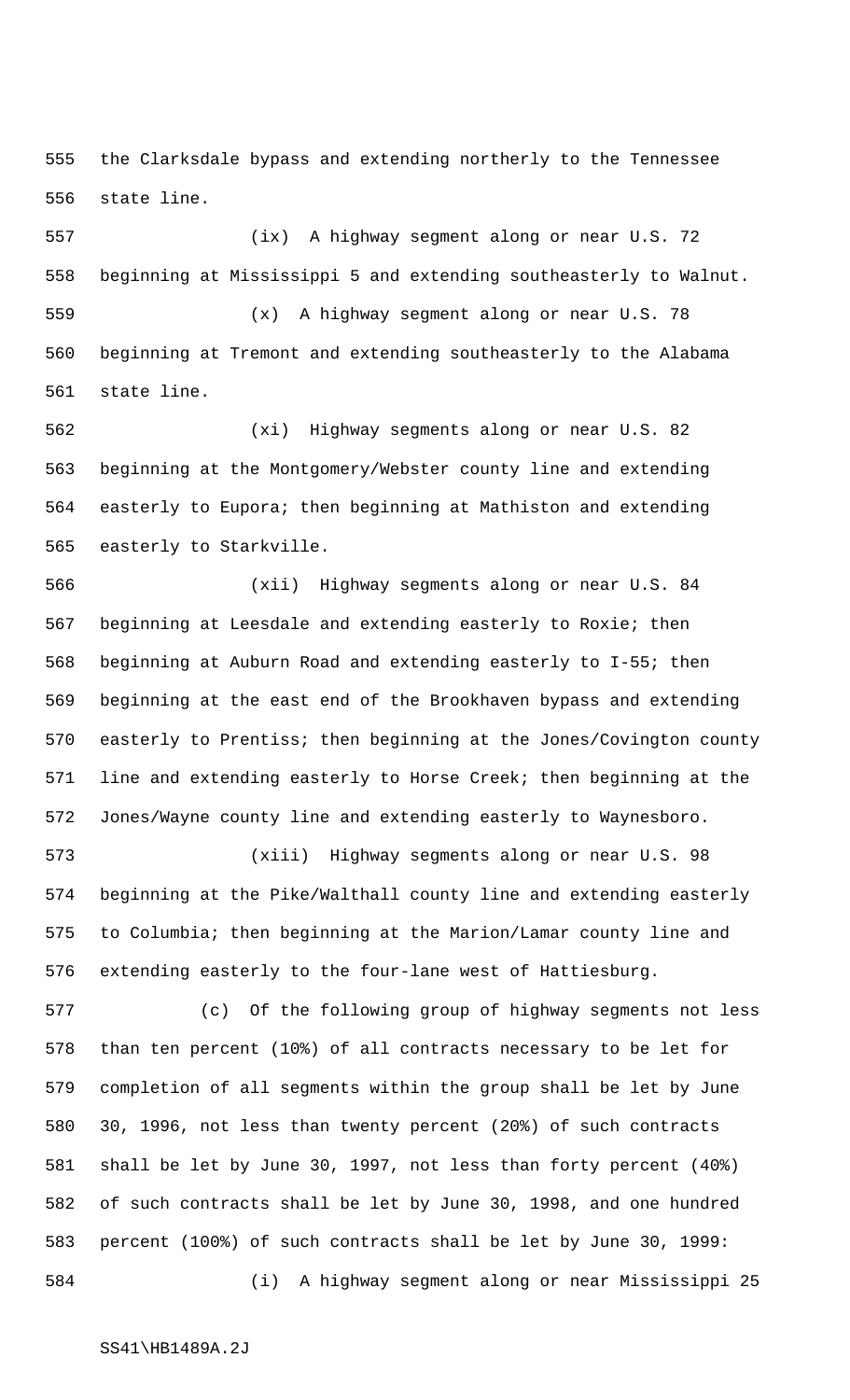beginning at Mississippi 43 and extending northeasterly to the Winston/Oktibbeha county line.

 (ii) A highway segment along or near Mississippi 63 beginning at Lucedale and extending northerly to U.S. 45 at State Line.

 (iii) A highway segment along or near U.S. 61 beginning at Shelby and extending northerly to U.S. 49. (iv) A highway segment along or near U.S. 82 beginning at Kilmichael and extending easterly to the Montgomery/Webster county line. (v) Highway segments along or near U.S. 84

 beginning at Eddiceton and extending easterly to Auburn Road; then beginning at Prentiss and extending easterly to Collins; then beginning at Waynesboro and extending easterly to the Alabama state line.

 (d) (i) The Transportation Commission shall specifically consider the following highway segments when establishing its prioritized schedule of projects:

 A. A highway segment along or near Mississippi 6 beginning at the Clarksdale bypass and extending easterly to Batesville.

 B. A highway segment along or near Mississippi 12 beginning at I-55 and extending easterly to Kosciusko.

 C. A highway segment along or near Mississippi 15 beginning at I-10 and extending northerly to Mississippi 26; then beginning at U.S. Highway 98 and extending northerly to the Mississippi/Tennessee state line.

 D. A highway segment consisting of two (2) lanes of construction and two (2) lanes of right-of-way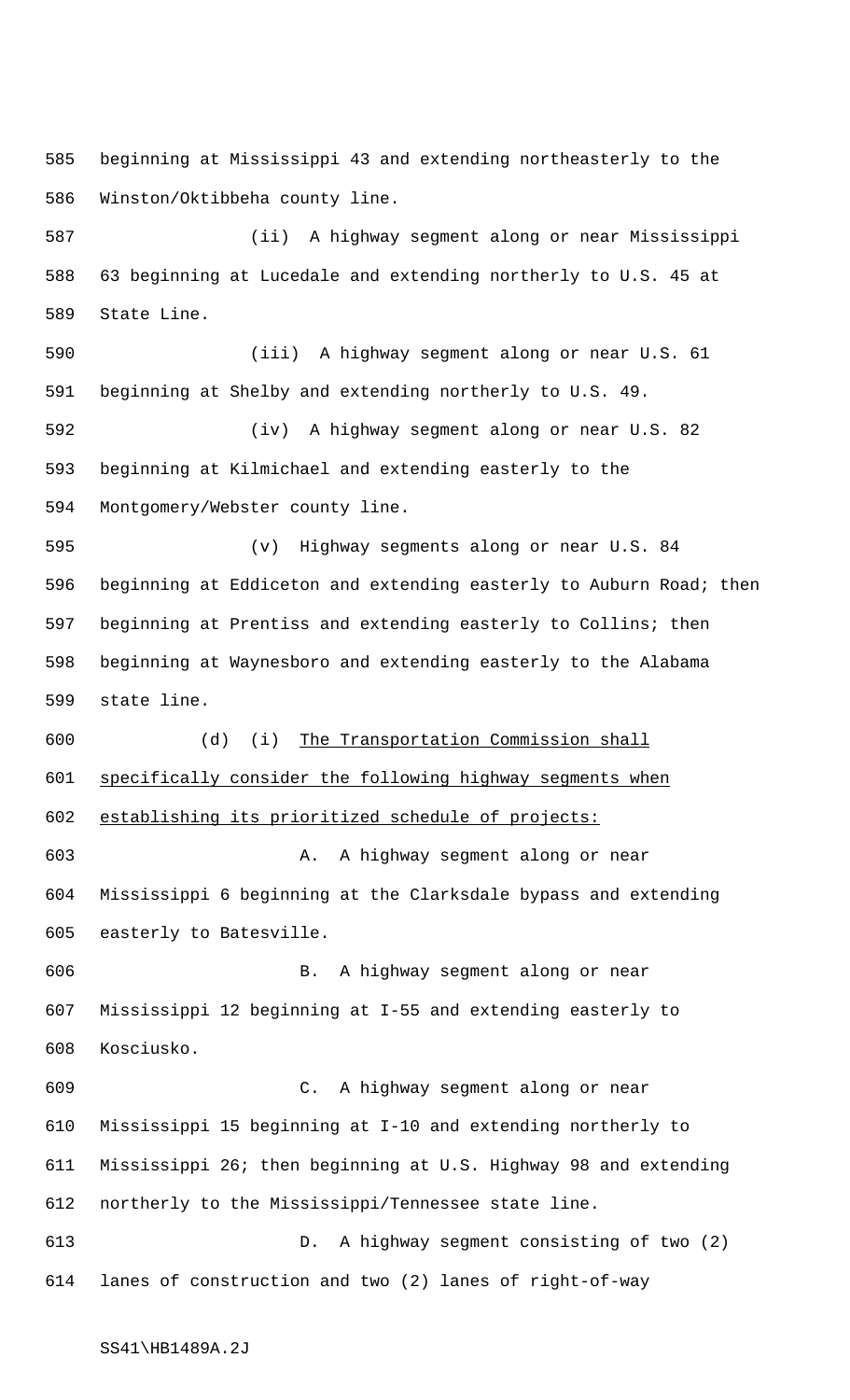acquisition along or near Mississippi 15 beginning at Mississippi 26 and extending northerly to U.S. Highway 98. E. A highway segment along or near Mississippi 19 beginning at Collinsville and extending northwesterly to Kosciusko. F. Highway segments along or near Mississippi 25 beginning at Aberdeen and extending northerly to Fulton; then beginning at the Alabama state line and extending northerly to U.S. Highway 72. G. A highway segment along or near U.S. Highway 61 beginning at Redwood and extending northerly to Leland. H. A highway segment along or near U.S. Highway 98 beginning at Meadville and extending southeasterly to Summit. I. A highway segment along or near Mississippi Highway 24/48 beginning at Woodville and extending easterly to McComb. J. A highway segment along or near Mississippi 35 beginning at the Mississippi/Louisiana state line and extending northerly to or near Foxworth. K. A highway segment along or near Mississippi 27 beginning at I-20 and extending southeasterly to I-55. L. A highway segment along or near Mississippi 57 beginning at I-10 and extending northerly ten (10) miles to just north of the community of Van Cleave. 641 (ii) Projects for the construction and/or reconstruction of highway segments designated within this group 643 shall be designed by the department based upon the level of 644 service of the highway segment as defined by the Transportation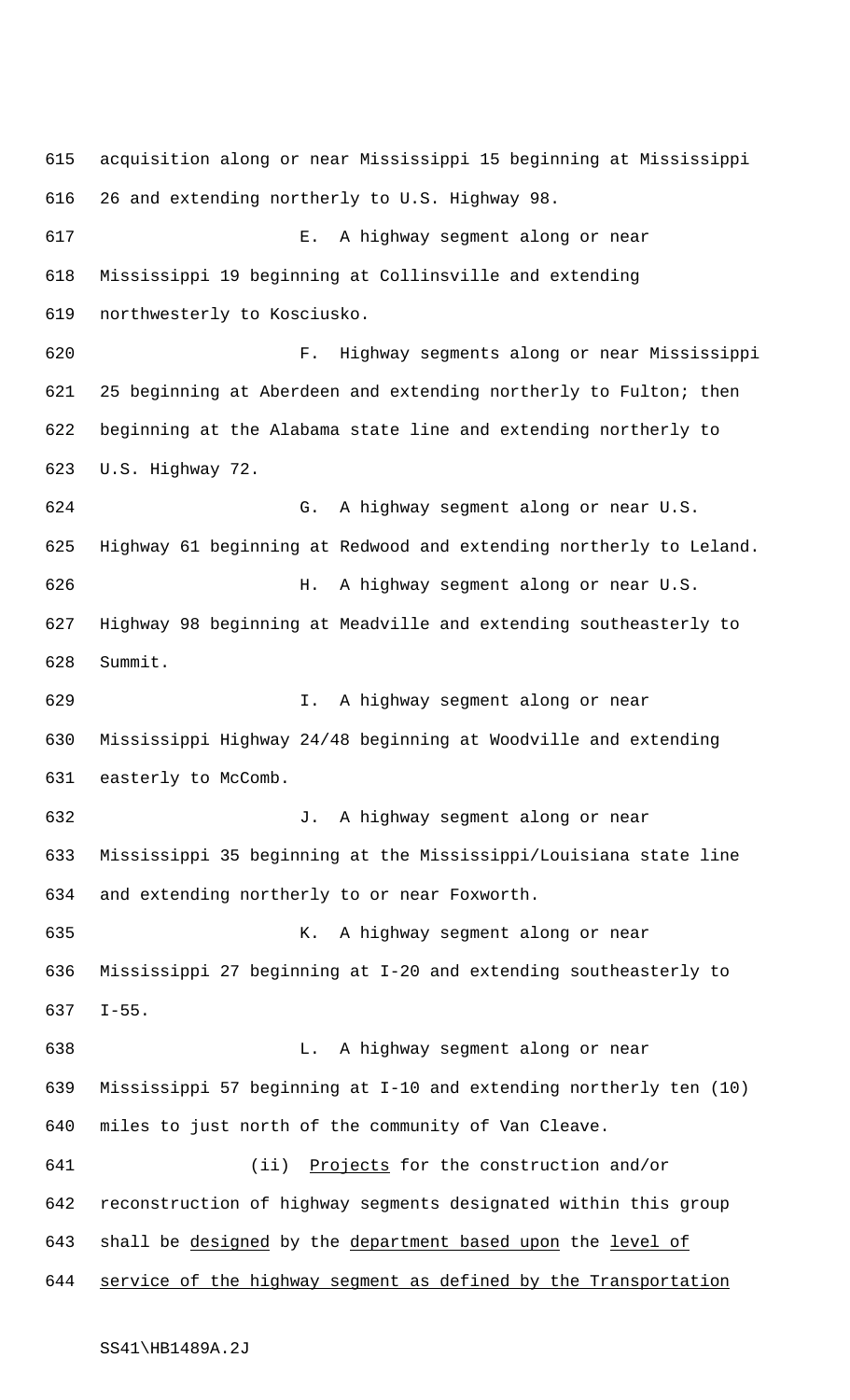645 Research Board, or any successor board or agency. If the level of 646 service of a highway segment is less than the level of service threshold at which the Transportation Department recommends the construction of a four-lane highway, then the Transportation Department shall make other improvements and highway modifications to such highway segment as needed, such as straightening and realignment of the existing roadway, the addition of passing lanes and the widening of existing lanes, and may acquire any necessary right-of-way for such purposes and for the purpose of future construction of four-lane highways along such segments.

 (iii) With respect to the segments authorized in this paragraph (d), the Transportation Commission shall consider 657 the level of service of the projects together with all projects authorized in Section 65-39-1 and nonprogram highway construction and shall devise a priority schedule for preliminary engineering, right-of-way acquisition and construction which establishes a schedule for completion of these projects and reflects the 662 relative need for the projects authorized in this paragraph (d) and in Section 65-39-1 and nonprogram highways. The commission shall accord great weight to Federal Highway Administration standards in setting priorities and also may consider other 666 factors, not in violation of federal law, such as economic development and safety, as the commission considers relevant. No funds deposited into the special funds created in Section 65-39-3 or 65-39-17 may be expended on any project authorized in this 670 paragraph (d); however, funds generated for the highway segments listed in this section may be expended on any project within the prioritized schedule. The Transportation Commission shall begin letting projects according to a prioritized schedule of need not 674 later than January 1, 2006.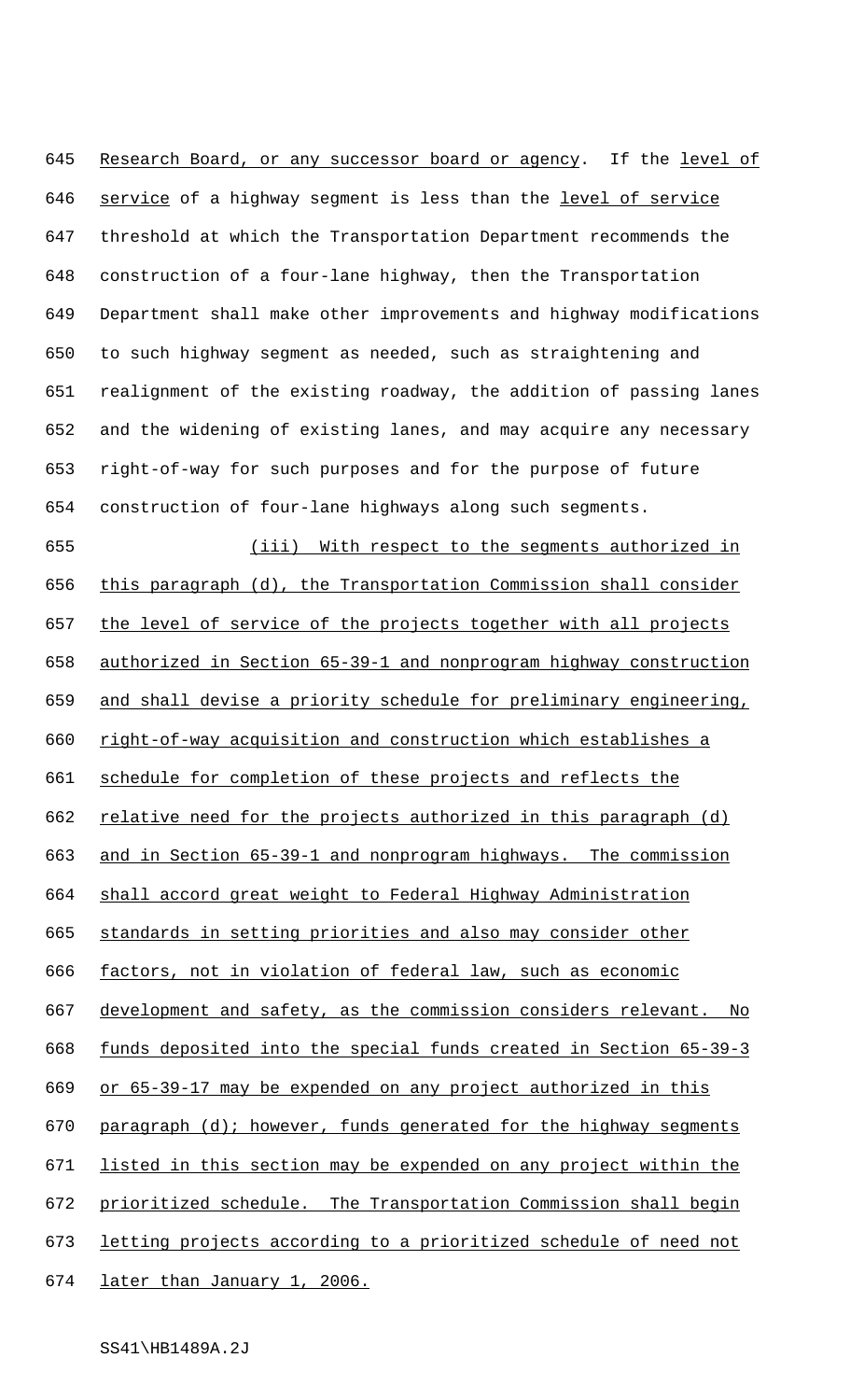(4) The construction priorities established in this section shall not be construed as prohibiting the completion of highway segments which, on July 1, 1987, are included in the current three-year plan under Section 65-1-141, and for which, on July 1, 1987, grade and drainage has been completed or contracts for grade and drainage have been let.

 (5) Contracts may be let and construction may commence and be performed concurrently on any of the highway segments designated in subsection (3) of this section, notwithstanding the priorities established for the letting of contracts on the various segments designated therein, provided that funds are available and, provided that, at all times, the percentages of all contracts required to be let on the segments designated in paragraphs 688 (3)(a), (3)(b), (3)(c) and (3)(d), respectively, are, in fact, let no later than the dates established therein.

 (6) (a) All highway construction and reconstruction authorized under this section shall be performed by contract let on competitive bid in the manner provided by statute; however, highway segments shall be constructed in lengths of not less than ten (10) miles.

 (b) It is the intent of the Legislature that not less than ten percent (10%) of the amounts authorized to be expended for construction and reconstruction of the four-lane highway segments designated in this section shall be expended with small business concerns owned and controlled by socially and economically disadvantaged individuals. The term "socially and economically disadvantaged individuals" shall have the meaning ascribed to such term under Section 8(d) of the Small Business Act (15 USCS, Section 637(d)) and relevant subcontracting regulations promulgated pursuant thereto; except that women shall be presumed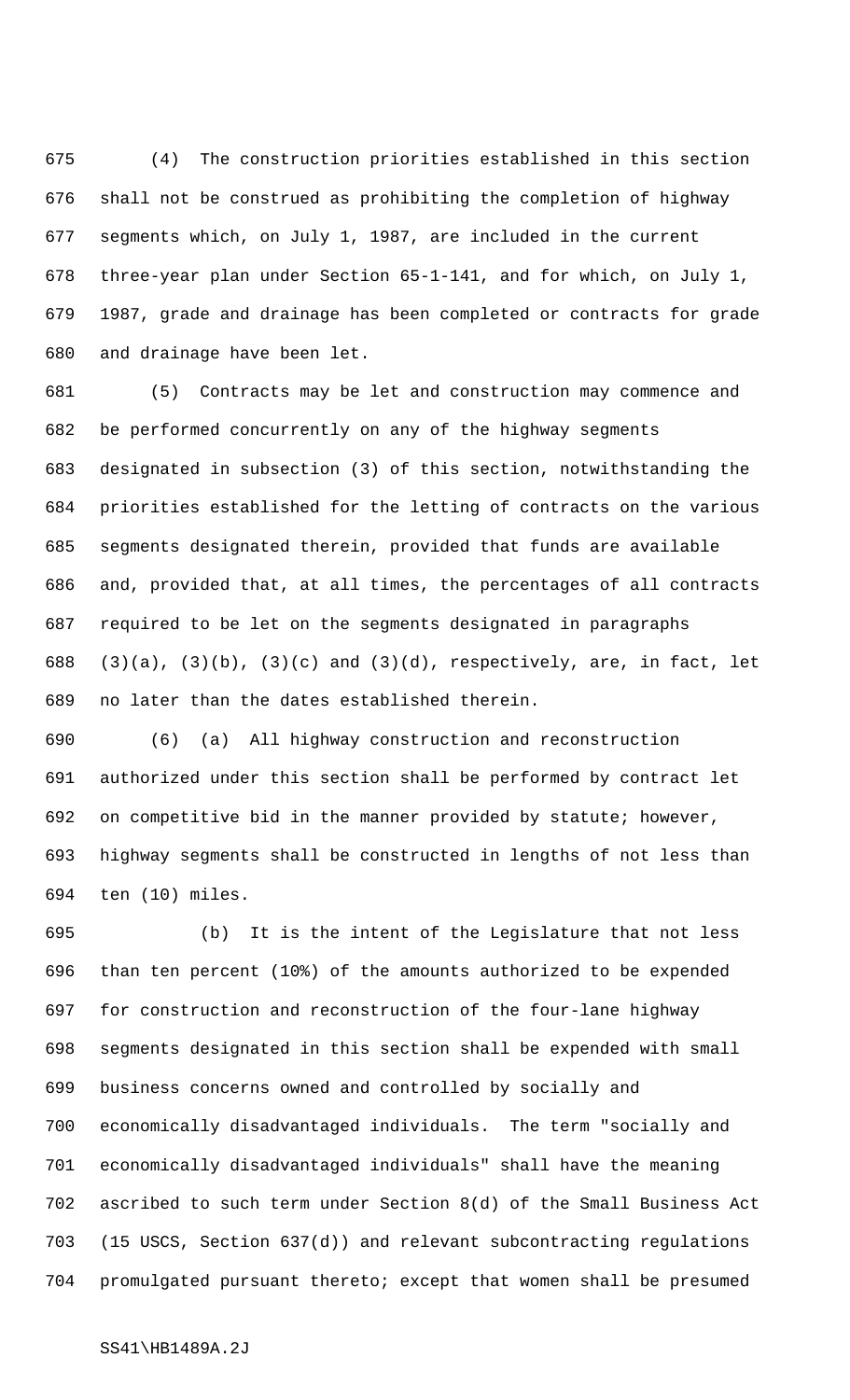to be socially and economically disadvantaged individuals for the purposes of this paragraph (b).

 (7) (a) Notwithstanding the provisions of subsection (6)(a) of this section, the Mississippi Transportation Commission may construct highway segments of less than ten (10) miles in length if:

 (i) The segment as described in subsection (3) of this section is less than ten (10) miles in length; (ii) The segment will connect two (2) existing 714 four-lane highways; (iii) The segment will connect an existing four-lane highway with an incorporated municipality; (iv) The segment will connect an existing

 four-lane highway with a river, the state boundary or any other 719 natural or man-made barrier;

 (v) For a particular project, the costs of constructing a single segment of at least ten (10) miles in length would greatly exceed the aggregate costs of constructing two (2) or more segments; **\* \* \***

 (vi) The segment is in an urban area and involves the completion of bypasses or other construction which will 726 facilitate and accommodate major traffic movement; or

727 (vii) The segment specifically addresses a safety deficiency or economic development.

 (b) In any case in which the Transportation Commission authorizes the construction of a highway segment of less than ten (10) miles in length, the commission shall set forth and record in 732 its official minutes, on at least a quarterly basis, a prospective explanation and justification therefor based upon one or more of the conditions prescribed in paragraph (7)(a) of this section.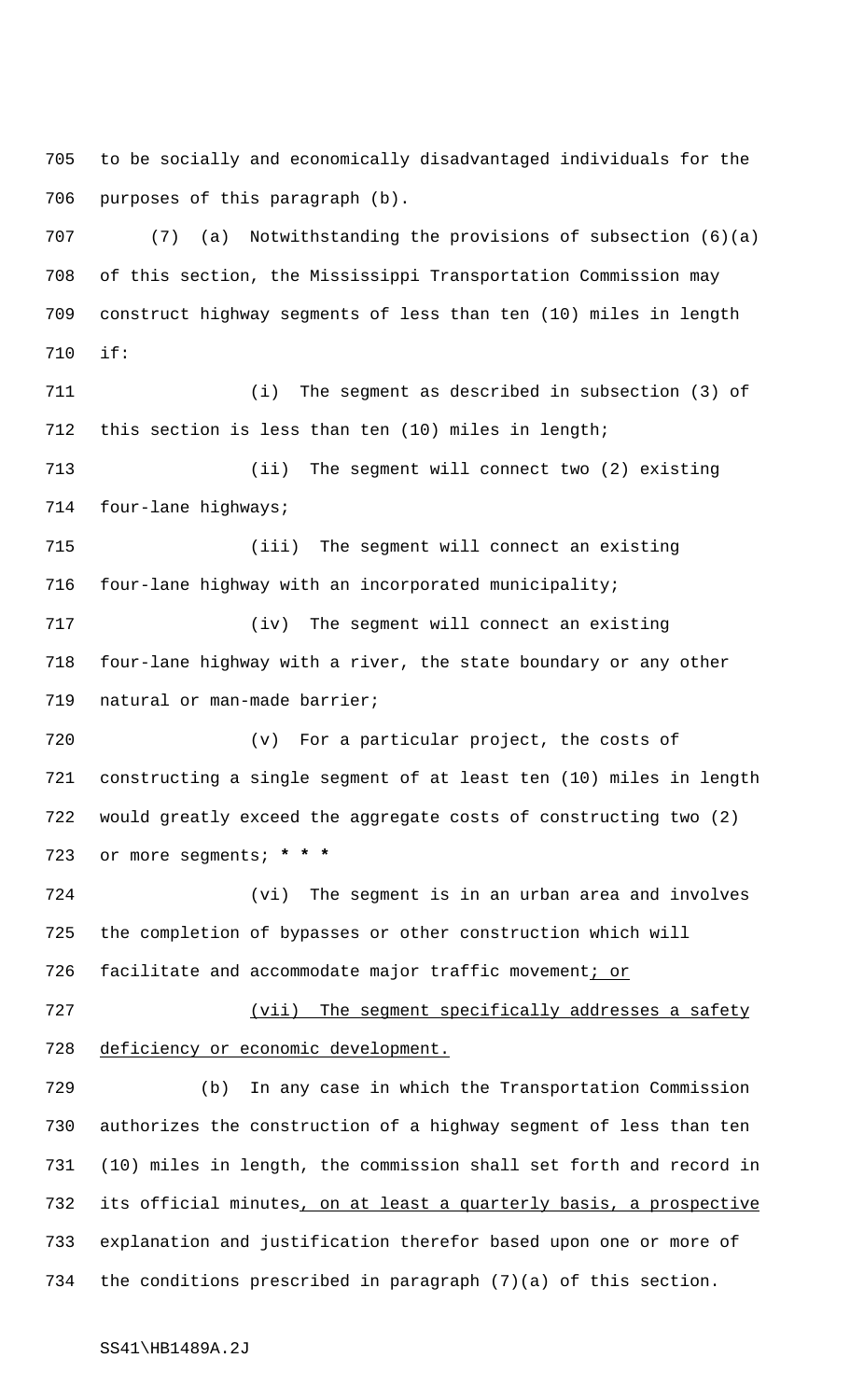Nothing in this paragraph (b) shall be construed as authorizing the commission to approve a segment of less than ten (10) miles in 737 length after a contract for the segment has been let.

 (8) To assist in defraying the costs and expenses for construction, reconstruction and relocation of the four-lane highway system described in this section, the following revenues shall be paid out of such funds made available to the Transportation Commission and the Transportation Department:

 (a) From matched federal funds or other federal funds, Thirty-two Million Dollars (\$32,000,000.00) for fiscal year 1988, Twenty-five Million Dollars (\$25,000,000.00) for fiscal year 1989, Thirty Million Dollars (\$30,000,000.00) for fiscal year 1990 and fifty percent (50%) of such federal funds for fiscal year 1991 and 748 each fiscal year thereafter; and

 (b) Five Million Dollars (\$5,000,000.00) from matched federal bridge replacement funds for fiscal year 1988 and each fiscal year thereafter when the segments proposed for construction contain bridges that are eligible for replacement under the Federal Aid Bridge Replacement Program.

 (9) The Transportation Department shall submit a report to the Legislature by January 10 of each calendar year setting forth the current status of the construction program set forth in this section to include, but not be limited to, the following information:

 (a) Specific segments on which engineering is being performed or has been completed;

 (b) Specific segments for which right-of-way has been acquired or is being acquired;

 (c) Specific segments for which construction contracts have been let;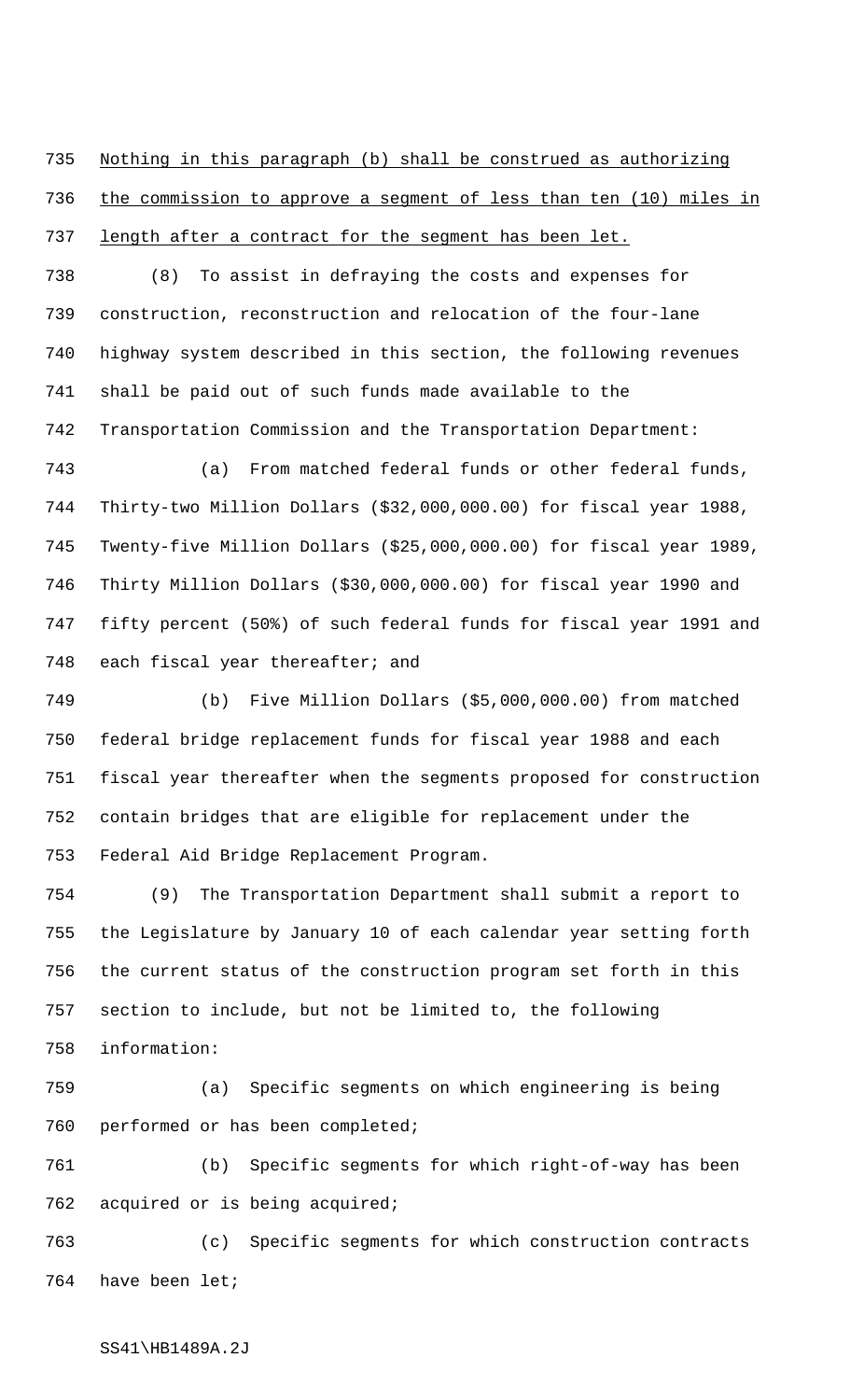(d) Specific segments on which construction is in progress;

 (e) Specific segments on which construction has been completed;

 (f) Projections for completion of the next step on each segment;

 (g) Revenue derived for such construction program from each revenue source contained in Chapter 322, Laws, 1987, and in Chapter 557, Laws, 1994;

 (h) For each fiscal year beginning in 1994, a detailed cash flow projection by source of program activities and an estimate of when the program will encounter a funding shortage due to costs exceeding original projections;

 (i) A schedule of all complete and open-to-traffic highway segments and the related total cost of each segment;

 (j) A schedule of all highway segments on which all contracts necessary for completion of the segments were not let as of the date required by law;

 (k) A complete recap of all program receipts by source, and of all disbursements for the prior fiscal year and cumulative totals since the inception of the program as compared to projections; **\* \* \***

 (l) A statement from the Department of Transportation regarding the status of the funding of the program based on agency cost experience and projections for the future;

 (m) A list of all segments of less than ten (10) miles in length which were authorized by the commission during the

792 preceding year. The list must include:

793 (i) Contract let by date;

794 (ii) The highway on which the contract was let;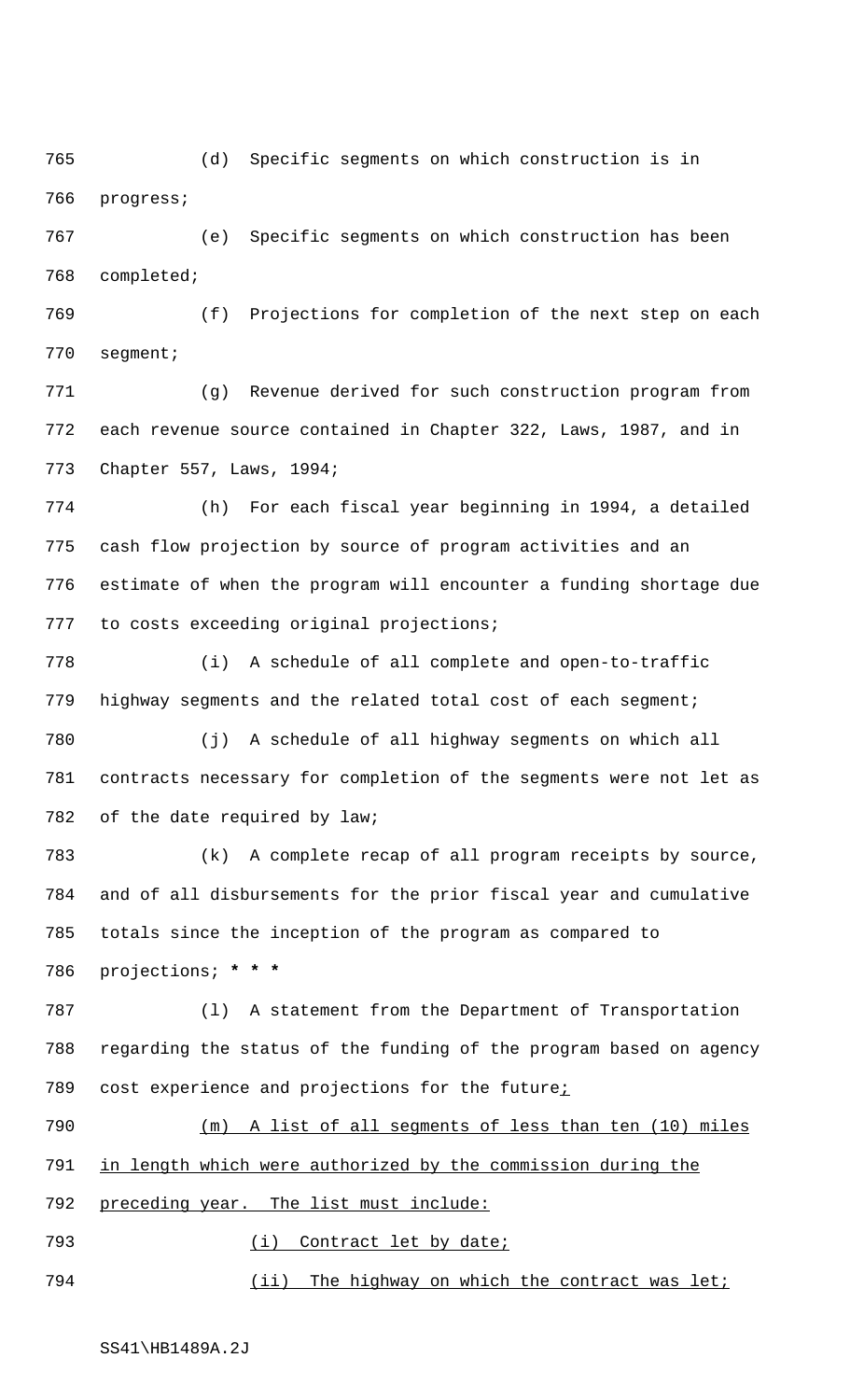(iii) A description of the project, including the 796 beginning and end point of the contract; 797 (iv) The length of the contract in miles; and (v) The name of the contractor selected to perform 799 the contract work; (n) A compilation of costs for all preliminary engineering, right-of-way and construction contracts during the 802 reporting period; and (o) A status report of road segments to include road 804 segment description, the date of construction of the road and the pavement condition rating utilizing the most current available data. The report shall be deemed submitted when ten (10) copies are submitted to the Clerk of the House of Representatives and ten (10) copies are submitted to the Secretary of the Senate. SECTION 4. Section 65-39-1, Mississippi Code of 1972, is amended as follows: 65-39-1. (1) The Mississippi Transportation Commission is authorized, subject to the availability of funds in the Gaming Counties State-Assisted Infrastructure Fund created in Section 65-39-17, to conduct feasibility studies and, pursuant to information gathered in such studies, select routes and locations, perform preliminary engineering, acquire necessary right-of-way and property, construct and/or reconstruct and improve existing or new highways, roads, streets and bridges, including two-lane, four-lane and multi-lane roads (or segments thereof), perform intersection improvements, provide signal retiring, turnbay extensions, additional interchanges and other traffic modifications, within and approaching those counties in this state where legal gaming is being conducted or is authorized. Any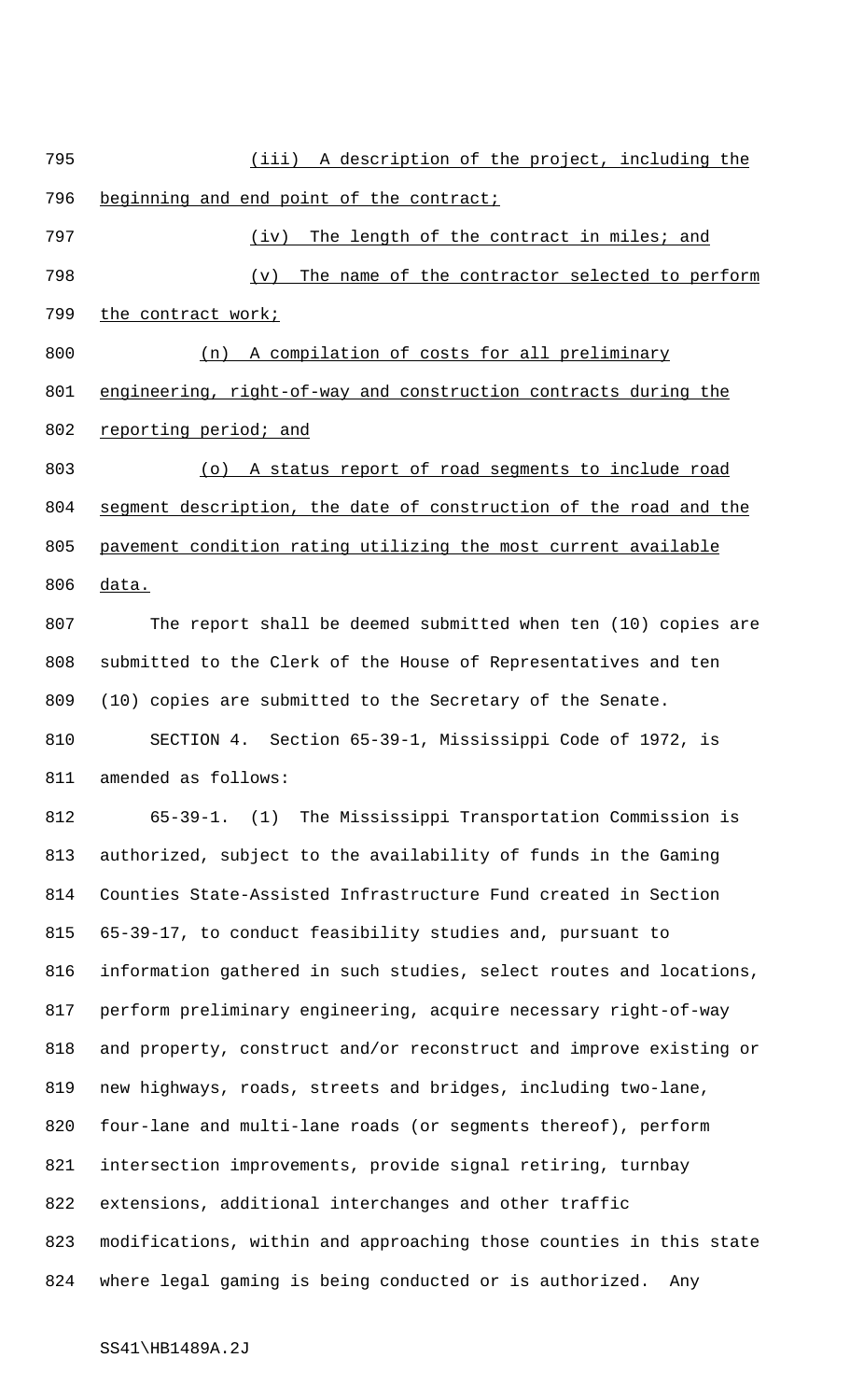highway, road, street or bridge that is authorized to be constructed, reconstructed or improved shall meet design standards established by the Mississippi Department of Transportation, shall be constructed to bear a load limit of at least eighty thousand (80,000) pounds and, upon completion, shall become a part of the state highway system, and thereafter shall be under the jurisdiction of the Mississippi Transportation Commission and the Mississippi Department of Transportation for construction and maintenance.

 (2) The projects authorized in subsection (1) of this section shall include, but shall not be limited to, highways, roads, streets and bridges on and along the following locations: (a) U.S. Highway 90 from its intersection with Mississippi 607 in Hancock County to Ocean Springs, and including Lakeshore Road in Hancock County from its intersection with U.S. Highway 90 to Beach Boulevard;

 (b) Mississippi 4 from U.S. Highway 61 to Mississippi 3;

 (c) Mississippi 4 from Mississippi 3 to Senatobia; 844 (d) Lorraine/Cowan Road from U.S. Highway 90 to I-10; (e) U.S. Highway 49 from U.S. Highway 90 to I-10 in Gulfport;

 (f) Mississippi 304 beginning at the Tennessee state line at or near U.S. 72 and thence running in a southwesterly direction to intersect with U.S. 78 at or near Byhalia and thence running in a westerly direction to intersect I-55 at or near Hernando and thence running in a westerly direction to intersect with U.S. 61 in DeSoto County, with a spur extending southwesterly to or near Robinsonville in Tunica County;

(g) I-10 from Exit 28 to Exit 57;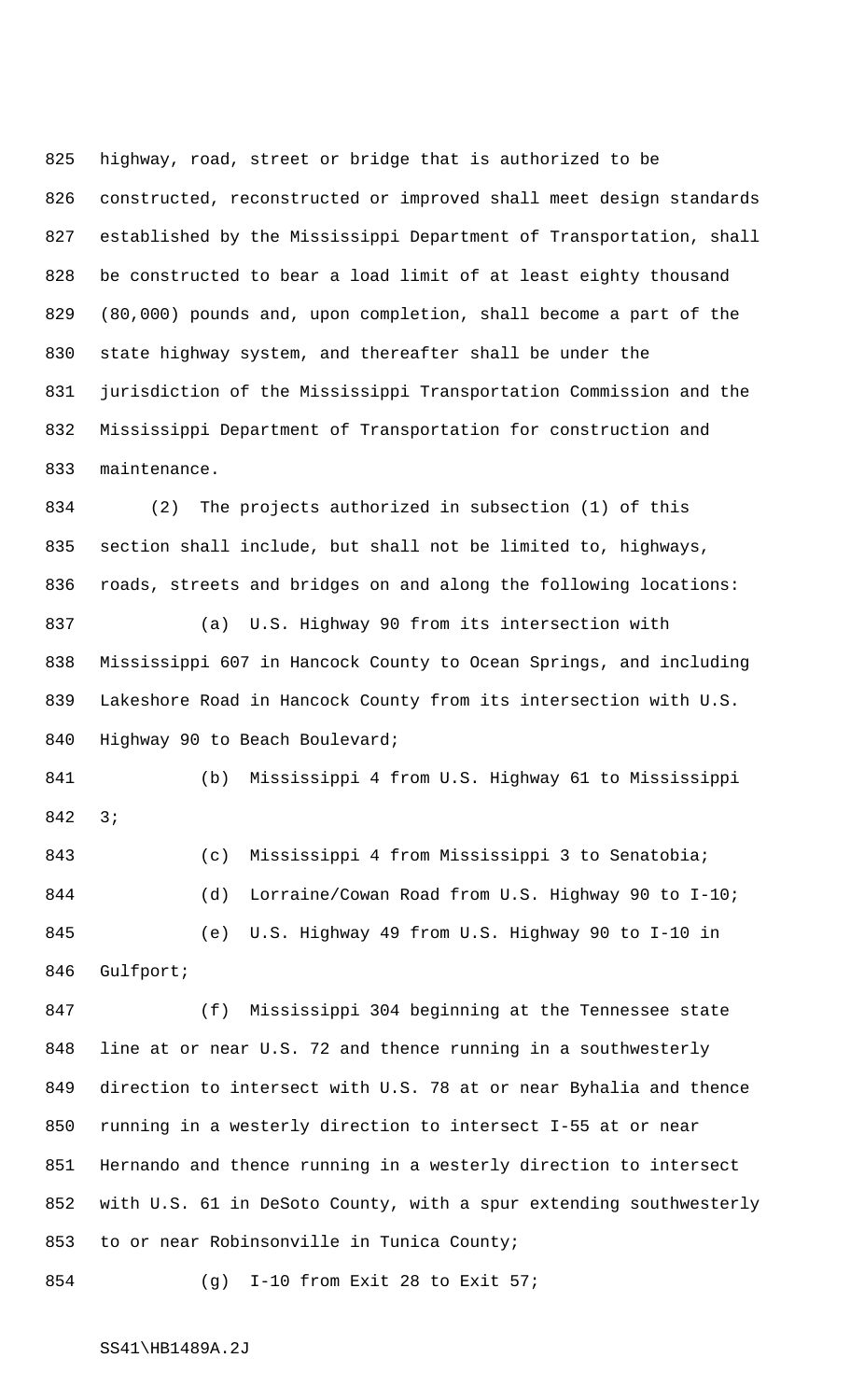(h) A new location from the northernmost point on I-110 to U.S. 49;

 (i) U.S. Highway 61 from the Tunica County line to the Tennessee state line;

 (j) (i) Four-lanes for traffic along Mississippi 16 beginning at its intersection with Mississippi 25 and extending easterly to join the existing four-lane on the west side of 862 Carthage within the corporate boundaries;

 (ii) Passing lanes and turn lanes, as needed, along Mississippi 16 beginning at a point on the east side of Carthage within the corporate boundaries where the existing four-lane ends and extending easterly to the Leake/Neshoba county line; and

 (iii) Four-lanes for traffic along Mississippi 16 beginning at the Leake/Neshoba county line and extending easterly 870 to not more than ten (10) miles east of Mississippi 15;

 (k) Lorraine/Cowan Road Extension from I-10 North to relocated/reconstructed Mississippi 67;

 (l) At various locations on and along U.S. Highway 82 and Mississippi 1 in the City of Greenville;

 (m) At various locations on and along I-20, U.S. Highway 61 and U.S. Highway 80 in the City of Vicksburg, including a truck route from Harbor Industrial Park to U.S. Highway 61 north and an extension of South Frontage Road with railroad bridge to Interstate Highway 20;

 (n) At various locations on and along U.S. Highway 61, 881 U.S. Highway 65 and Washington Street in the City of Natchez; (o) At various locations on and along U.S. Highway 90 in the City of Pass Christian;

(p) Mississippi 43/603 beginning where the existing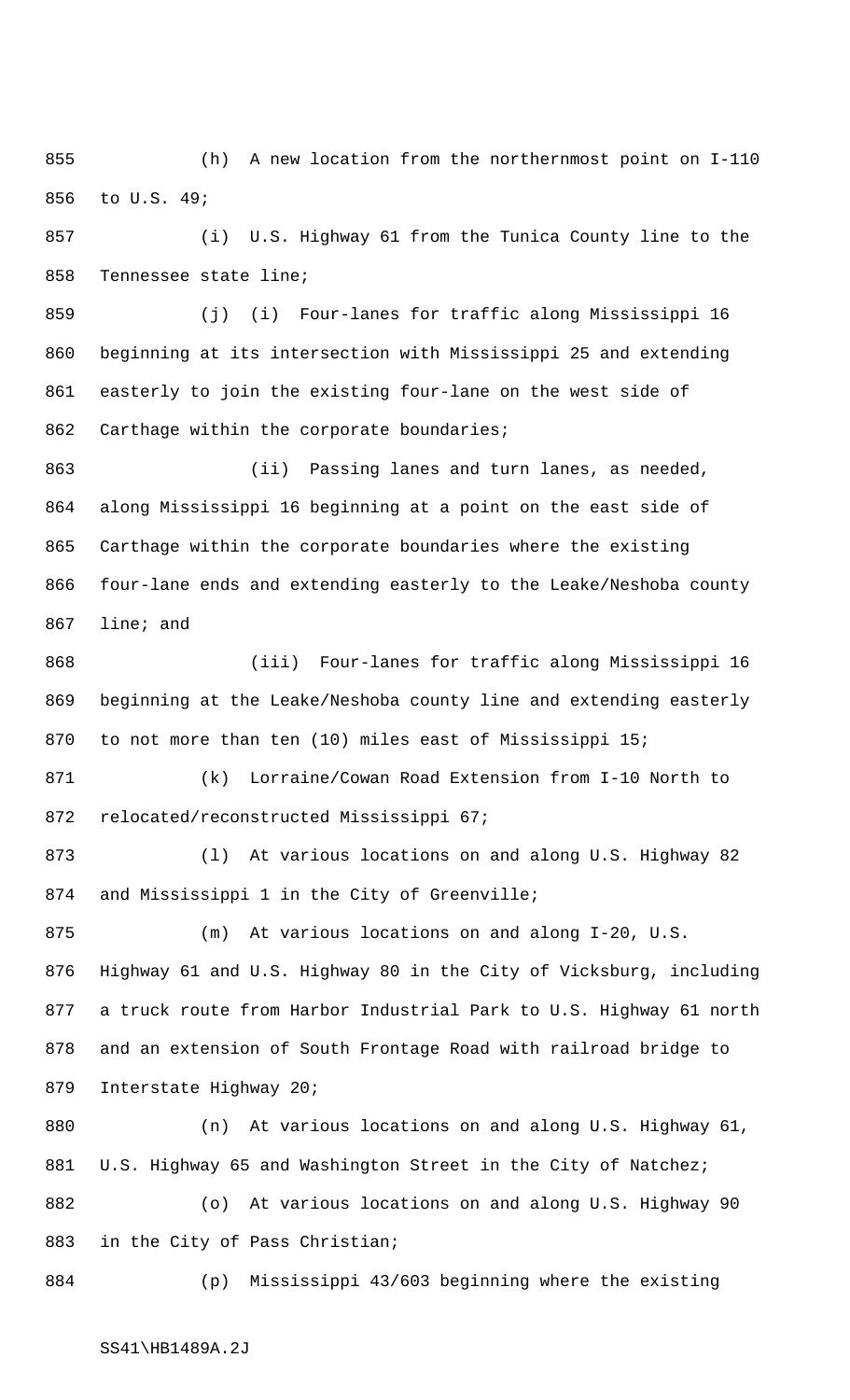four-lane ends north of I-10 and extending northerly to a point approximately one (1) mile north of Kiln where Mississippi 43/603 divides into Mississippi 43 and Mississippi 603;

 (q) Mississippi 43 beginning where Mississippi 43 and Mississippi 603 divide and extending northwesterly to or near Picayune;

 (r) U.S. 49 from U.S. 61 west to the Mississippi River bridge;

 (s) Subject to the conditions prescribed in subsection (3) of this section, a central Harrison County connector from I-10 to U.S. 90 in the vicinity of Canal Road to the Mississippi State Port at Gulfport; and

 (t) An east Harrison County connector from U.S. 90 to I-10 to be located between the Cowan-Lorraine Road interchange and the I-110 interchange.

 (3) Authorization for the project described in paragraph (2)(s) of this section is conditioned upon receipt by the Mississippi Transportation Commission of a written commitment by 903 the Mississippi Development Authority to make available for such project not less than Six Million Dollars (\$6,000,000.00).

 (4) All planning, construction, reconstruction and performance of the projects authorized under this section, including the letting of contracts, shall commence, proceed and be performed by the Mississippi Transportation Commission and the Mississippi Department of Transportation according to priorities based on volume capacity and traffic congestion in comparative project areas; however, if a project authorized in this section is also included in the four-lane highway program under Section 65-3-97, then all contracts necessary to be let for the completion of the project under this section shall be let not later than the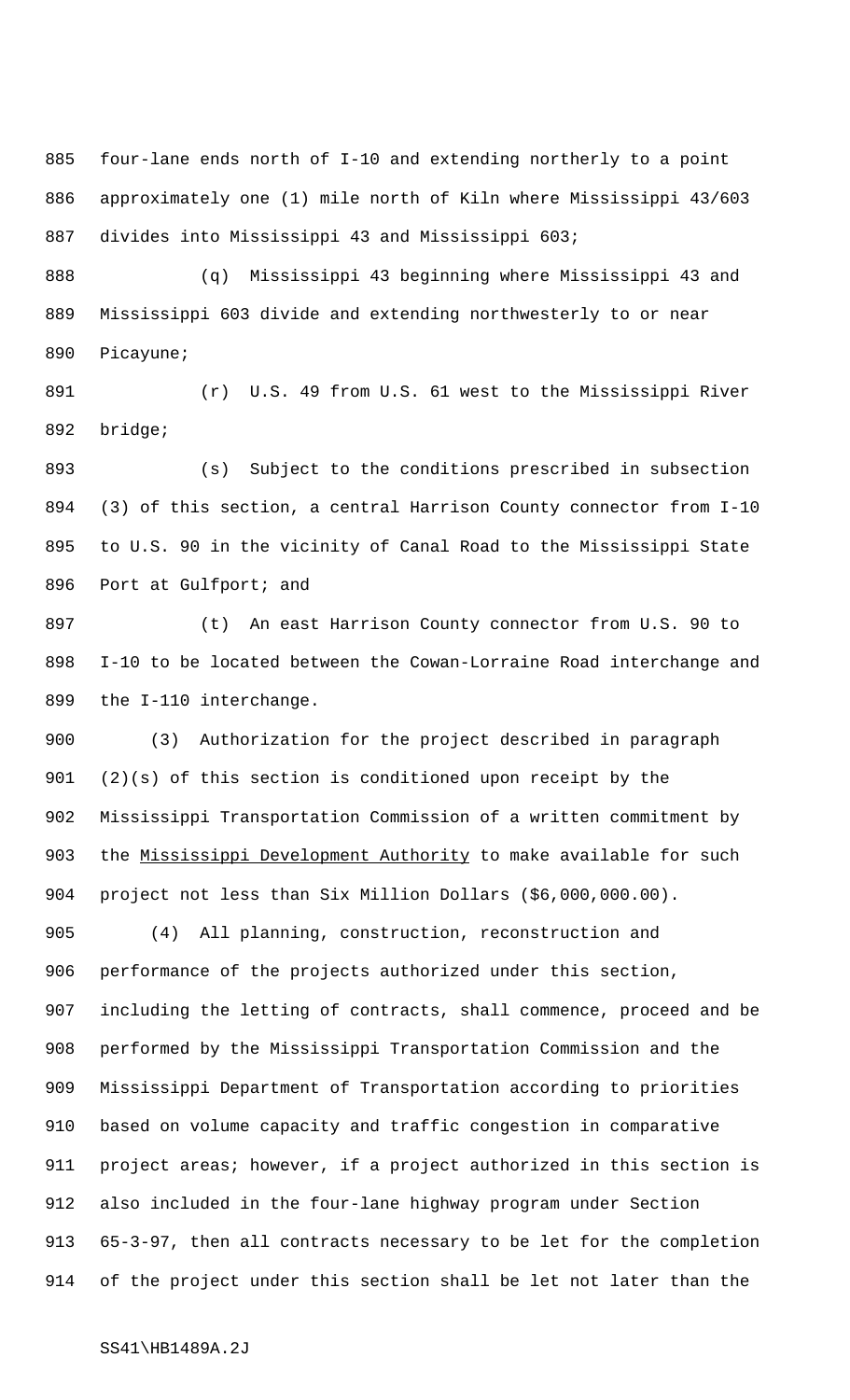915 priorities established for the letting of contracts for the 916 project under Section 65-3-97. Prioritization of construction for 917 the projects authorized in this section shall be conducted as 918 provided for in Section 65-3-97(3)(d)(iii).

 (5) (a) Funds for the projects authorized under this section may be provided through the issuance of bonds under Sections 65-39-5 through 65-39-33, through the issuance of notes for such purposes under Section 31-17-127 or from such monies as may be available in the Gaming Counties State-Assisted Infrastructure Fund created under Section 65-39-17.

 (b) In addition to the funds provided for under paragraph (a) of this subsection, funds for the project described in subsection (2)(s) of this section also may be provided from any available federal, state, county or municipal funds authorized for such project, including the Economic Development Highway Act.

930 (6) The Transportation Department shall submit a report to 931 the Legislature by January 10 of each calendar year setting forth 932 the current status of the construction program set forth in this

933 section to include, but not be limited to, the following

934 information:

935 (a) Specific segments on which preliminary engineering 936 is being performed or has been completed;

937 (b) Specific segments for which right-of-way has been 938 acquired or is being acquired;

939 (c) Specific segments for which construction contracts

940 have been let;

941 (d) Specific segments on which construction is in

942 progress;

943 (e) Specific segments on which construction has been

944 completed;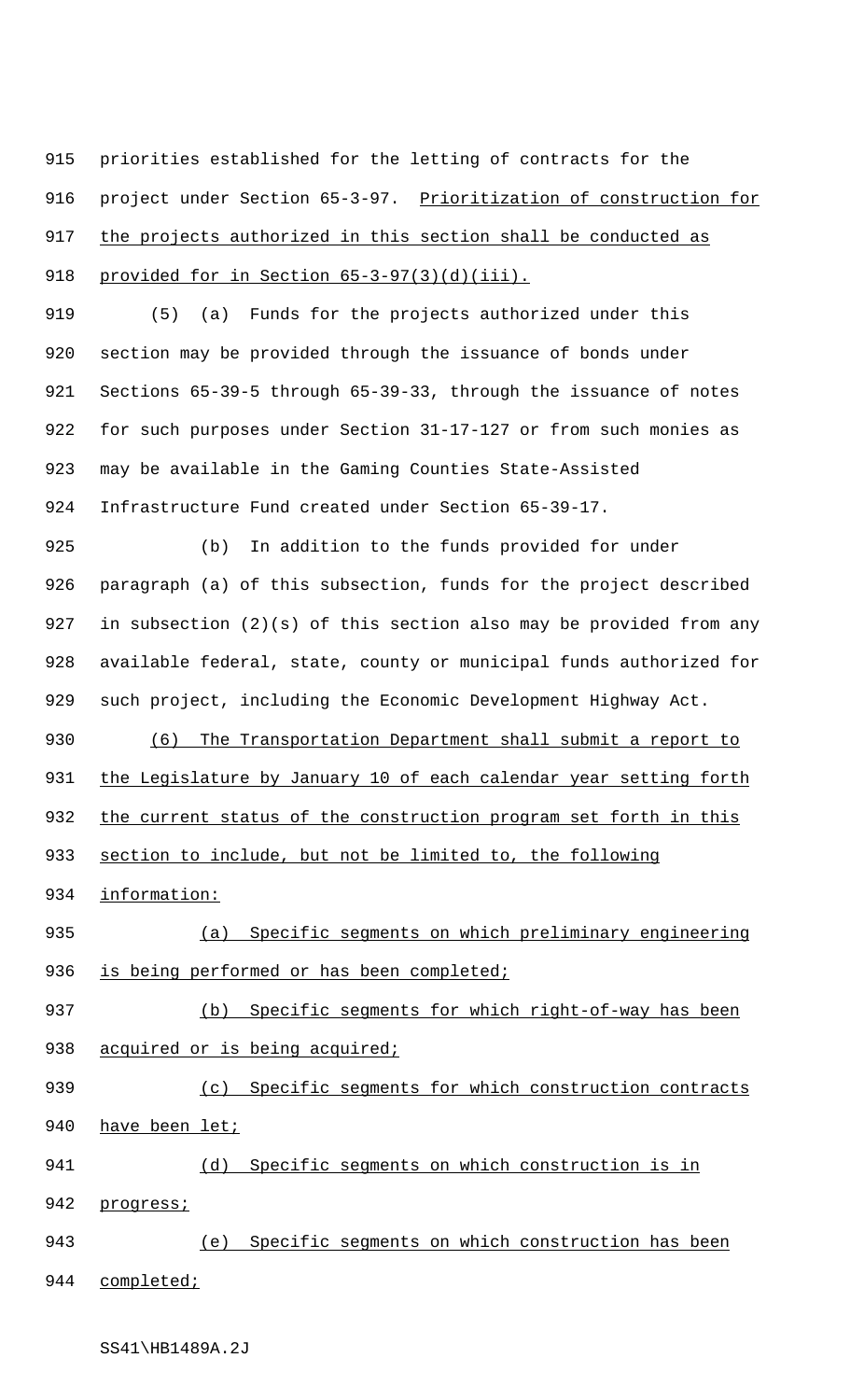945 (f) Projections for completion of the next step on each 946 segment; 947 (g) Revenue derived for such construction program from 948 each revenue source contained in Chapter 557, Laws of 1994; 949 (h) For each fiscal year beginning in 1994, a detailed 950 cash flow projection by source of program activities and an 951 estimate of when the program will encounter a funding shortage due 952 to costs exceeding original projections; 953 (i) A schedule of all complete and open-to-traffic 954 highway segments and the related total cost of each segment; 955 (j) A complete recap of all program receipts by source, 956 and of all disbursements for the prior fiscal year and cumulative 957 totals since the inception of the program as compared to 958 projections; 959 (k) A statement from the Department of Transportation 960 regarding the status of the funding of the program based on agency 961 cost experience and projections for the future; 962 (l) A compilation of costs for all preliminary 963 engineering, right-of-way and construction contracts during the 964 reporting period; and 965 (m) A status report of road segments to include road 966 segment description, the date of construction of the road and the 967 pavement condition rating utilizing the most current available 968 data. 969 SECTION 5. Section 65-39-35, Mississippi Code of 1972, is 970 amended as follows: 971 65-39-35. The date upon which the taxes and fees levied and 972 charged under the provisions of Sections 27-55-11, 27-57-37, 973 27-59-11, 27-19-43, 27-19-309, 27-65-75 and Sections 27-55-519 and 974 27-55-521 are reduced under such sections shall be the first day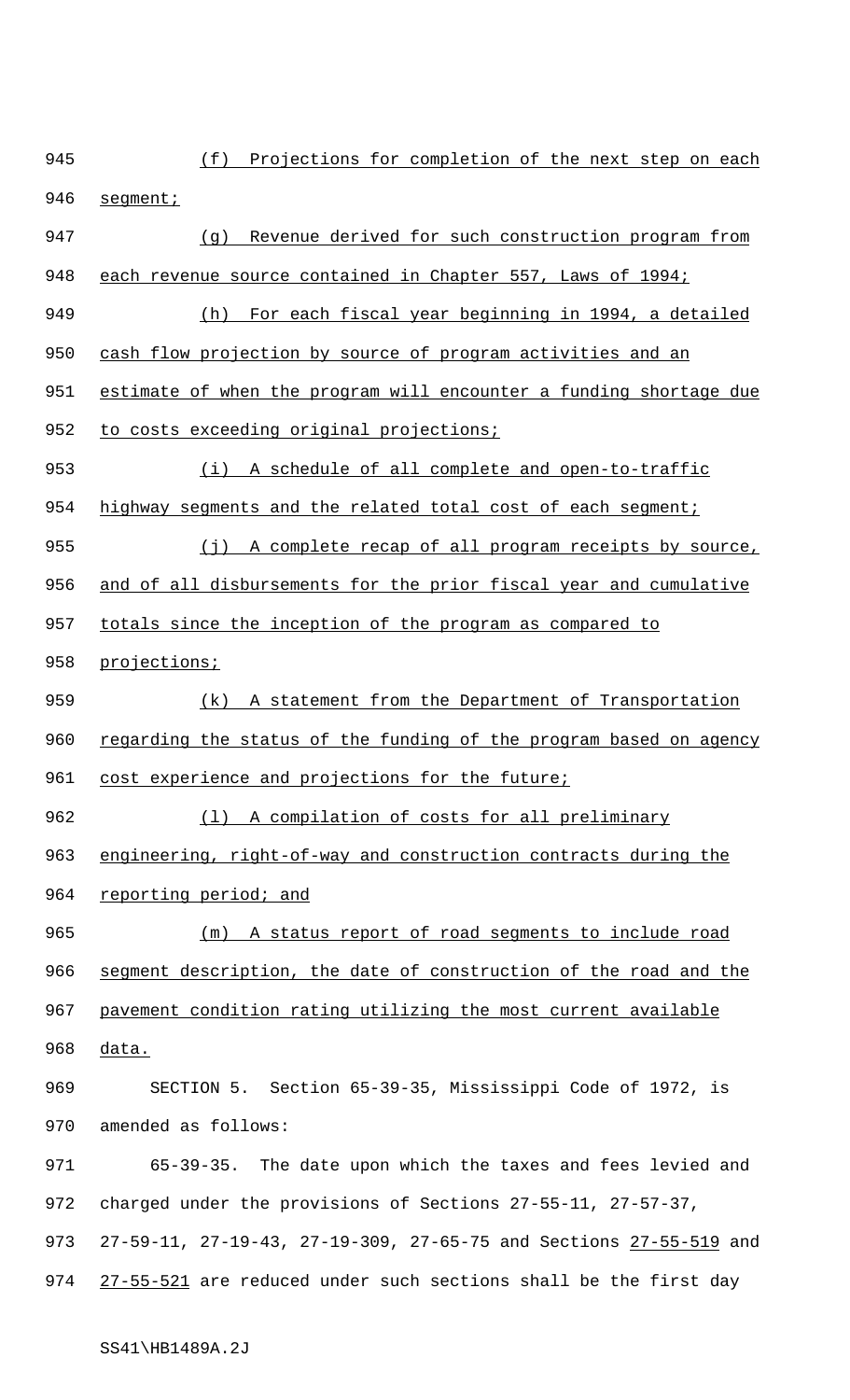of the month immediately following the date upon which:

 (a) The Mississippi Transportation Commission certifies to the State Tax Commission that:

 (i) The Four-Lane Highway Program created under Section 65-3-97 and the Gaming Counties Infrastructure Program created under Section 65-39-3, are completed and no funds are any 981 longer necessary to pay the costs of such programs or fifteen (15) 982 years have elapsed since the completion of the last segment of 983 highway authorized under Section 65-3-97(d), whichever occurs **first**; and

 (ii) The Mississippi Transportation Commission will not declare the necessity for additional borrowings under Section 65-9-27, or for additional bonds under Sections 65-39-5 through 65-39-33; and

989 (b) The State Treasurer certifies:

 (i) That the amount on deposit in the Gaming Counties Bond Sinking Fund, together with earnings on investments to accrue to such fund, is equal to or greater than the aggregate of the entire principal, redemption premium (if any), and interest due and to become due (until the final maturity date or earlier scheduled redemption date) on all general obligation bonds issued under Sections 65-39-5 through 65-39-33; and

 (ii) That all principal, interest, cost and other expenses for all bonds, notes or other borrowings under Section 65-9-27 and Section 31-17-127 (including redemption notes, if any) have been paid and are completely satisfied.

 SECTION 6. This act shall take effect and be in force from and after July 1, 2001.

**Further, amend by striking the title in its entirety and inserting in lieu thereof the following:**